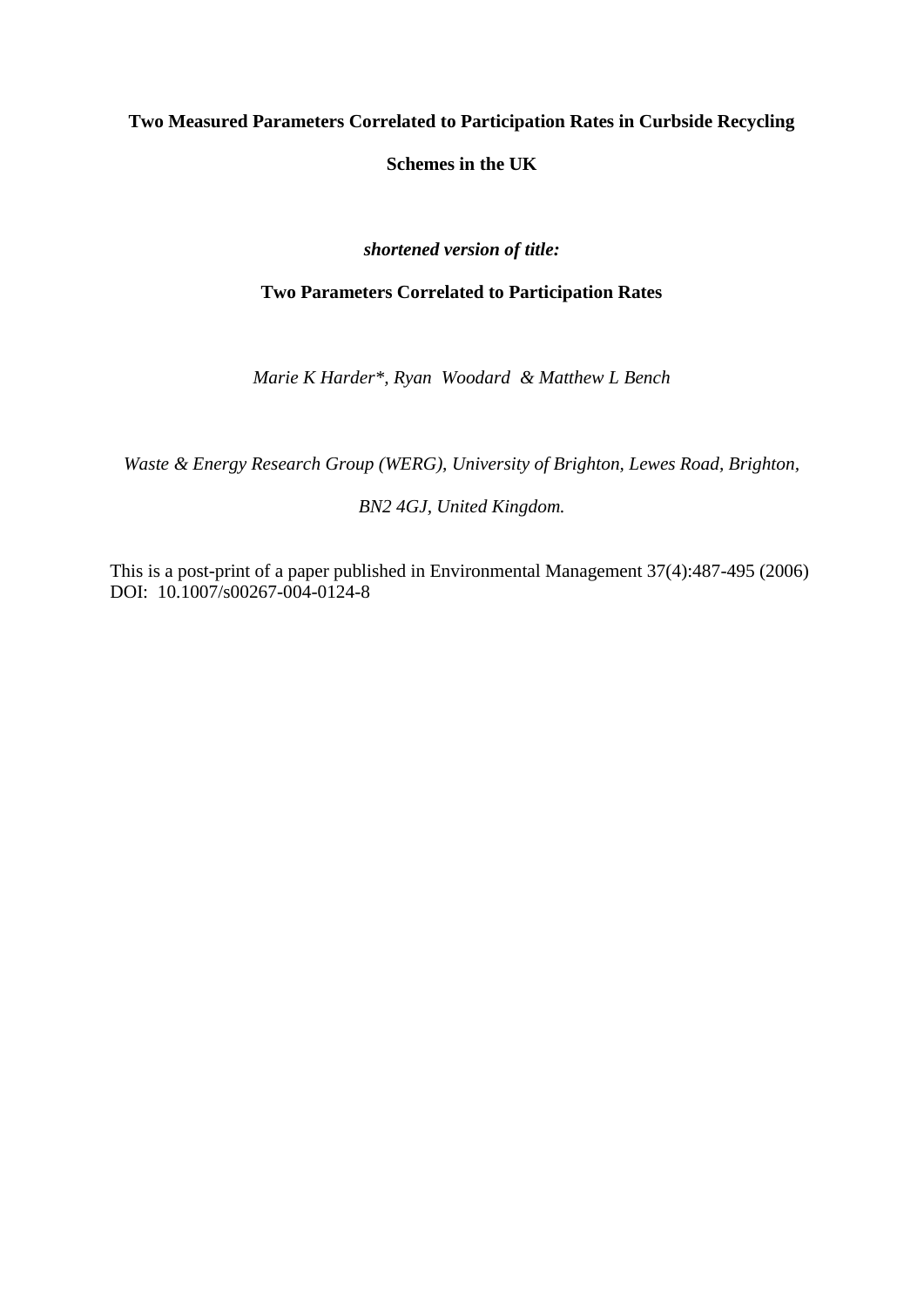#### **Abstract**

Local authorities in the United Kingdom are currently changing their approach towards recycling as they attempt to meet legislative targets. An important part of this drive is the provision of an effective curbside recycling service, and it is vital to understand the parameters that influence the performance of the system offered. In this paper three primary data sets, collected from over 1,400 households each, are examined for parameters correlated to participation rates. Two measured parameters were found which are not commonly identified in previous studies of curbside recycling schemes, and are shown to merit further investigation as useful tools for planning purposes. One is the number of types of materials collected; participation rates are greater for schemes collecting more materials. The second is the number of households situated on the same road; the lower the number the higher the participation rate. In both cases evidence of the measured correlation is presented, justifying their usefulness for planning. The multiple underlying factors causing the correlations are not identified here, but suggestions are made for further studies.

Key words: Waste planning; Household Waste; Recycling targets; Curbside recycling; Participation rates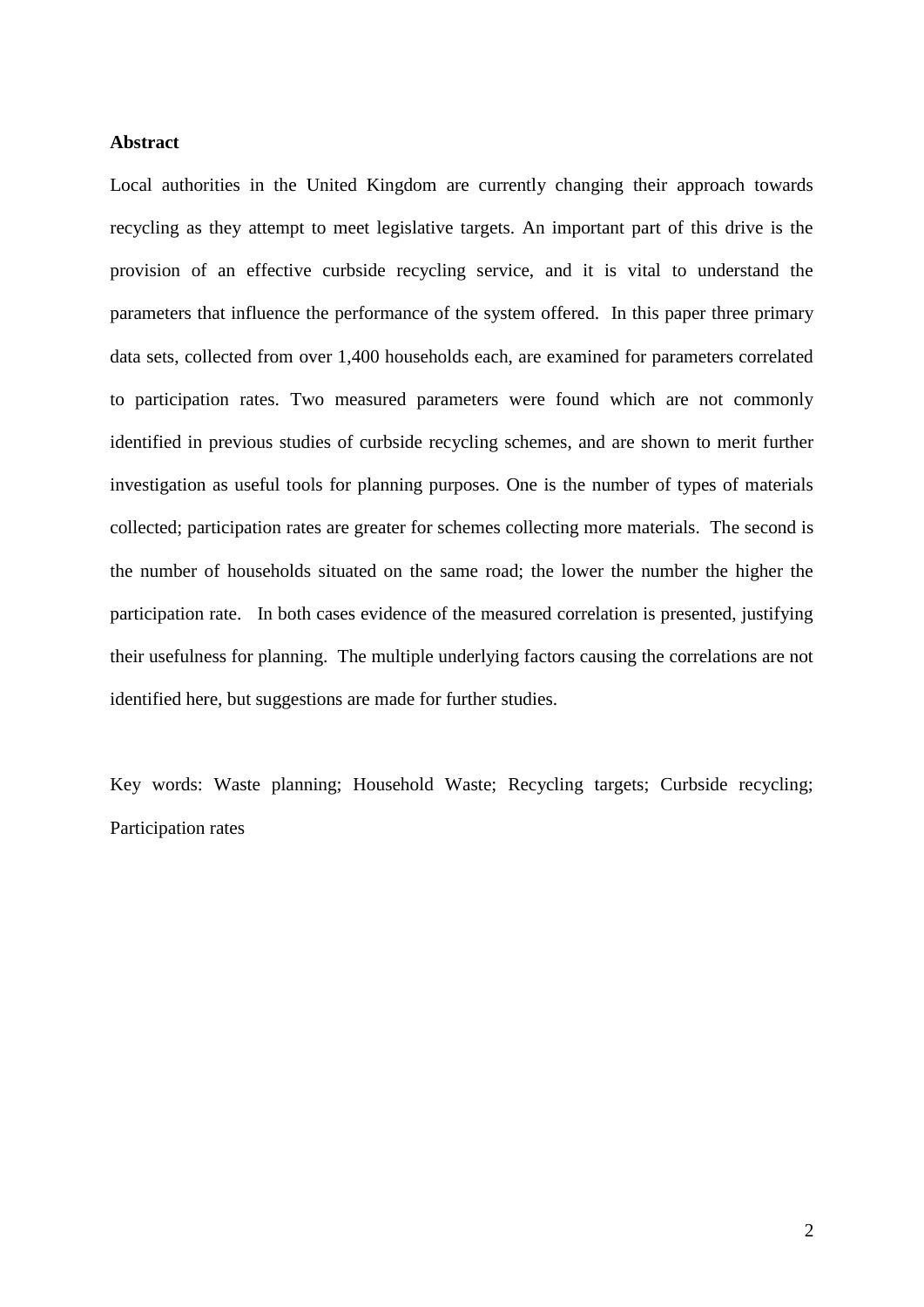In 2001/02 the UK generated 25.6 million tonnes of household waste (Department for the Environment, Food and Rural Affairs, DEFRA 2003). This is defined in the UK and in this paper as material from household collection rounds and from services such as street sweeping, bulky waste collection, hazardous household waste collection, litter collections, household clinical waste collection, separate yard waste collection, civic amenity sites and those collected for recycling or composting through bring/drop off schemes, and curbside schemes (Great Britain 1990).

The majority of UK household waste is sent to landfill with only 12% being recycled or composted in 2002 (DEFRA 2003). This is despite a UK government target for recycling 25% of household waste by 2000 (Department of the Environment, DOE 1995), and the new Landfill Tax of 1996, intended to make landfill a more expensive form of disposal thereby increasing the viability of alternatives (Turner *and others* 1998).

The recycling target of 25% was not met, and the deadline was extended to the firm date of 2005 with step increases in interim years. This time, the responsibility for meeting the targets was placed directly on individual local authorities with new, statutory, recycling targets allocated based on their previous recycling achievements (Department for Environment, Transport and the Regions, DETR 2001). The penalties for failing to meet these targets could include fines or forfeit of duties (i.e. the enforced handing over of waste responsibilities to another body). Local authorities are also bound by new The Household Waste Recycling Act which requires them to provide, in most cases, curbside collections for all households for a minimum of two materials by 2010 (Great Britain 2003).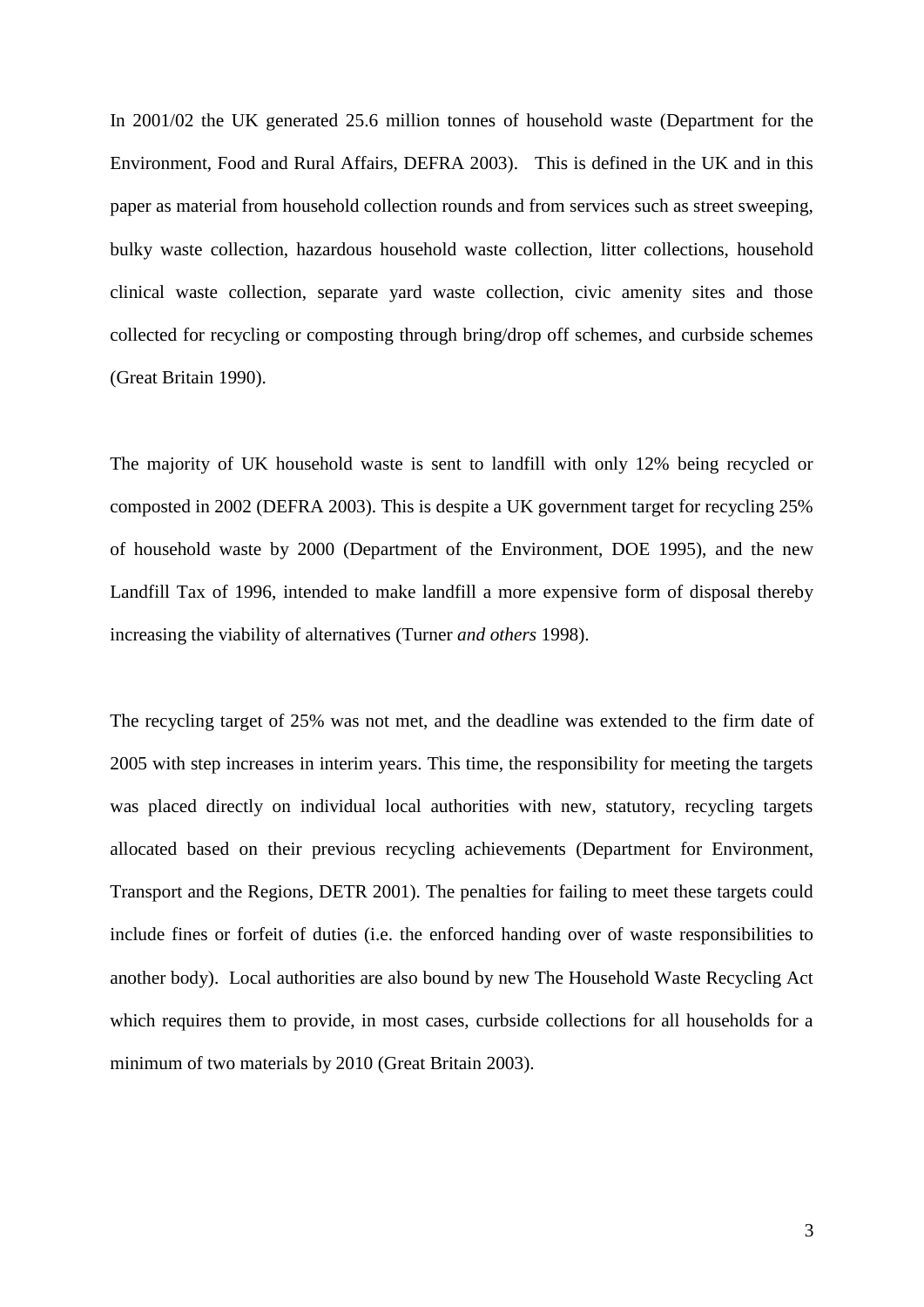Local authorities throughout the UK are thus under great pressure to increase their recycling rates. They are revising their existing waste management structure, implementing recycling schemes where previously absent, and improving existing ones, to increase their recycling rates.

Curbside recycling schemes are seen as the main tool to do this, but they are complex systems with different parameters, each of which can influence overall performance. Quality data to assist such decision making is now becoming more widely and published. For example Folz (1999) identified mandatory recycling schemes as having higher levels of recycling and participation. Noehammer and Byer (1997) showed that economic incentives and a weekly collection were other variables found in high performing schemes. Gilitz (1989), Schmerling (1990) and Everett and Peirce (1993) found that recycling programs that supplied residents with curbside containers captured more materials. Further examples of variables that influence performance include the frequency of collection (Tucker *and others* 2000), type of collection vehicle (Jones and Read, 2001), public education and promotion of the schemes (Read 1999).

In this paper we re-examine existing data sets for the express purpose of uncovering correlated parameters with participation rates. In particular, three large primary data sets of over 1,400 households each were examined, and two parameters were found to be correlated to participation rates. They clearly merit further specific investigation as potential tools to improve recycling rates. One parameter is the number of materials collected in a scheme; a higher participation rate is found for those collecting more materials. The second parameter is the number of households situated on the same road; a negative correlation is found between it and the participation rate. Evidence for the correlations is provided, to justify their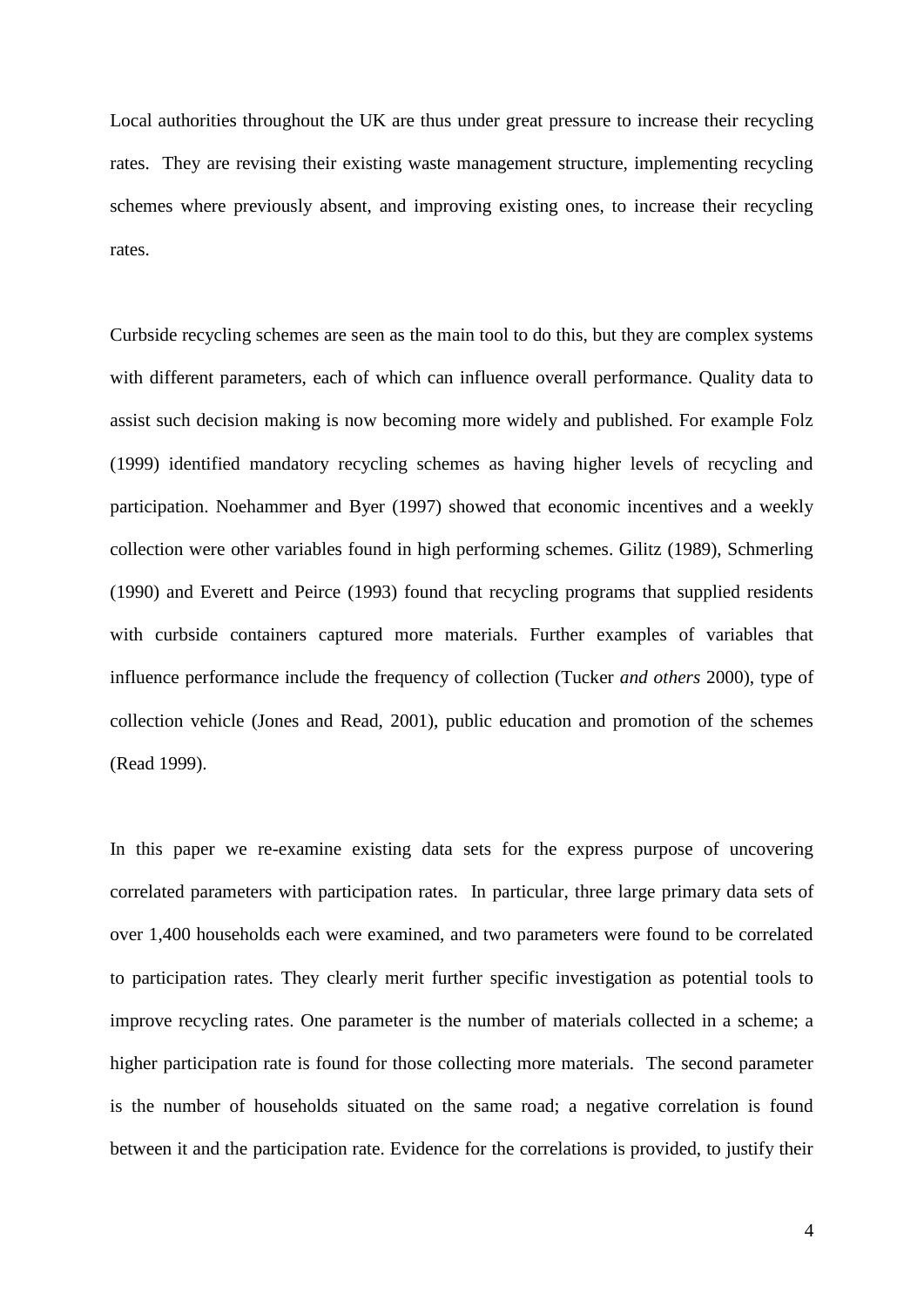use in planning. The multiple factors which together cause the correlations are not investigated here, as the emphasis is on providing useful planning tools rather than identifying complex contributory facets like education and income, whose complex interactions are more difficult to model for planning uses.

#### **Curbside Recycling Schemes**

Curbside schemes are those where recyclable materials are collected direct from households for recycling. Local authorities usually provide residents with appropriate containers, such as boxes, wheelie bins, sacks or bags, and collect materials weekly or fortnightly. The types of materials collected vary (see Figure 1); in some areas only paper is collected, in others a wide range of materials from glass to aluminium. In the UK participation by residents is voluntary.

## *INSERT FIGURE 1*

The set out rate is defined as *"the number of households placing recyclable materials out for collection on a given day"* (DETR 1999). This metric is a quick and useful indicator of the number of households taking part in recycling, but is often wrongly interpreteted as the participation rate.

The participation rate, PR, is a quantity used to record levels of participation in a recycling scheme. In the UK it is *"the number of households that actively take part in recycling over a four week period"* (DETR 1999). Collections are typically weekly or every two weeks, but some households may not place recyclable materials out at each opportunity, as they may not generate enough or they may forget. The definition presumes that if the household actively recycles, materials will be set out at least once in a four-week period, which is why this period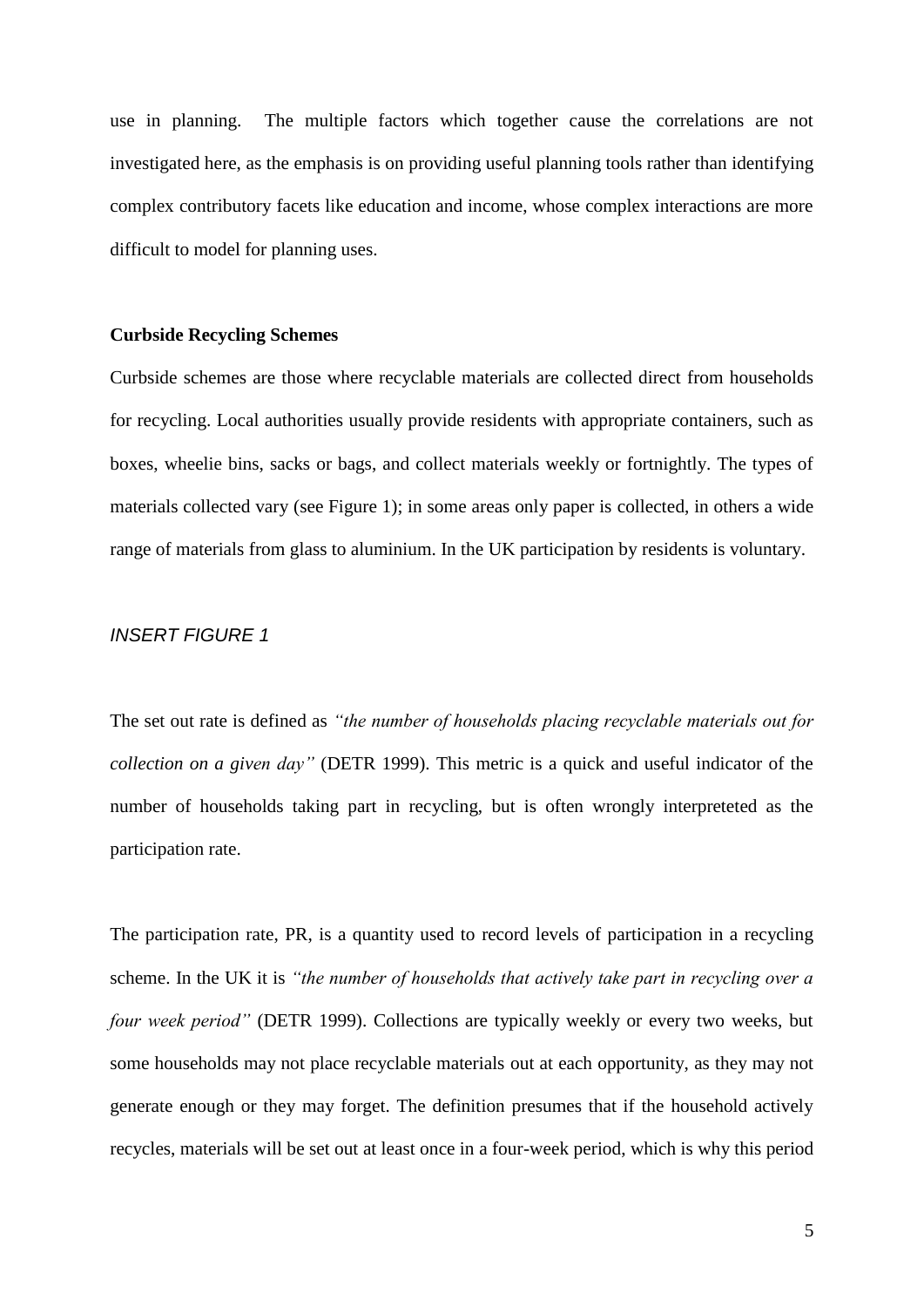is used as a standard. Although PR is not a perfect standard for comparisons across different schemes, e.g. which have different collection frequencies, it is the most standardised quantity currently used. Set out rates have been related to PR, but with different factors. Everett and Peirce (1992) and Waite (1995) proposed conversions of 1.2–3.0 and 2.5 respectively for weekly collections. Tucker *and others* (1997) and Perrin (2002) suggest a value of 1.4 for fortnightly collections, compared to the range given by Everett and Peirce (1992) of 1.7-2.0. It should be noted that a high participation rate does not necessarily reflect a high overall recycling rate, as the measurement of participation does not take into account the quantity of material placed out by an individual (Wang *and others* 1997).

 *(No. of households setting materials out*

*Participation Rate = for collection at least once in a four week period) x100% (Total no of households)*

The preferred form of measuring participation rates is by directly surveying how many households set materials out for collection. However, many local authorities have used questionnaires or 'focus groups' to estimate participation, as they cost less. These approaches are not according to government guidelines (Department of Environment, Transport and the Regions, DETR 1999) and result in unreliable data as the claims of residents often do not reflect their actions (Perrin and Barton 2001). Participation rates of 90-100% are thus sometimes reported, which are very unlikely to reflect reality as UK schemes are not mandatory. Indeed, these rates are not reflected in the tonnage of material collected. Moloney (2002) conducted a survey of participation rates in 21 curbside recycling schemes operating in the UK, and the highest participation rates reported were based on reported participation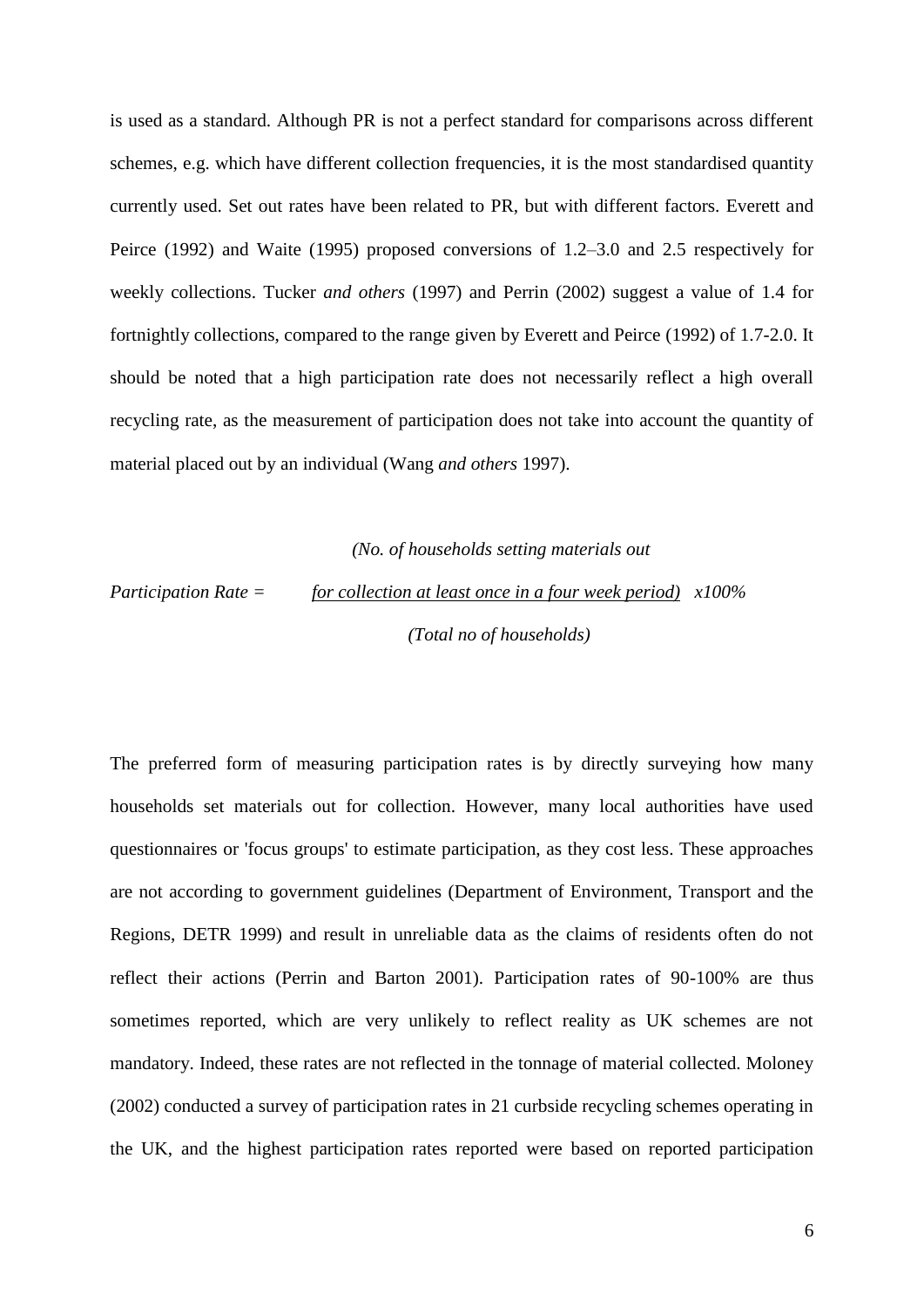rather than by measured participation. Everett and Peirce (1992) conducted a survey of curbside recycling schemes operating in the USA. Of the 357 respondents only 34% actually appeared to directly measure participation.

A review of various published participation rates from the UK is presented in Table 1. Some clearly state that their rates have been measured by counting boxes set out, but for others it is unclear how they were obtained. It is interesting to note a trend in the data in Table 1 that schemes reporting participation of less than 50% appear only appear to collect paper whilst schemes reporting higher levels of participation collect a range of materials. This trend will be discussed further below. Although the data suggests a correlation, the studies were carried out with different methodologies, different household types and used different reporting methods, making it difficult to draw clear conclusions. In the section below, more appropriate data sets are used to investigate the trend further.

INSERT TABLE 1

## **Recent WERG Studies**

The Waste & Energy Research Group (WERG) at the University of Brighton has monitored many curbside schemes for research, consultancy and public service (WERG 2000; 2001; 2002; Woodard *and others* 2001; 2002; 2004; 2005). In some cases these data sets included detailed information on participation rates, often sub-divided into information on each material type and demographic group, and with the data collected on a house-by-house basis.

It was therefore decided to re-examine appropriate studies from this data bank to investigate whether there were parameters not widely reported that were correlated with higher participation rates, and which could be used to help plan better schemes. An obvious one to start with, suggested by previous data, was the possible correlation of participation rates with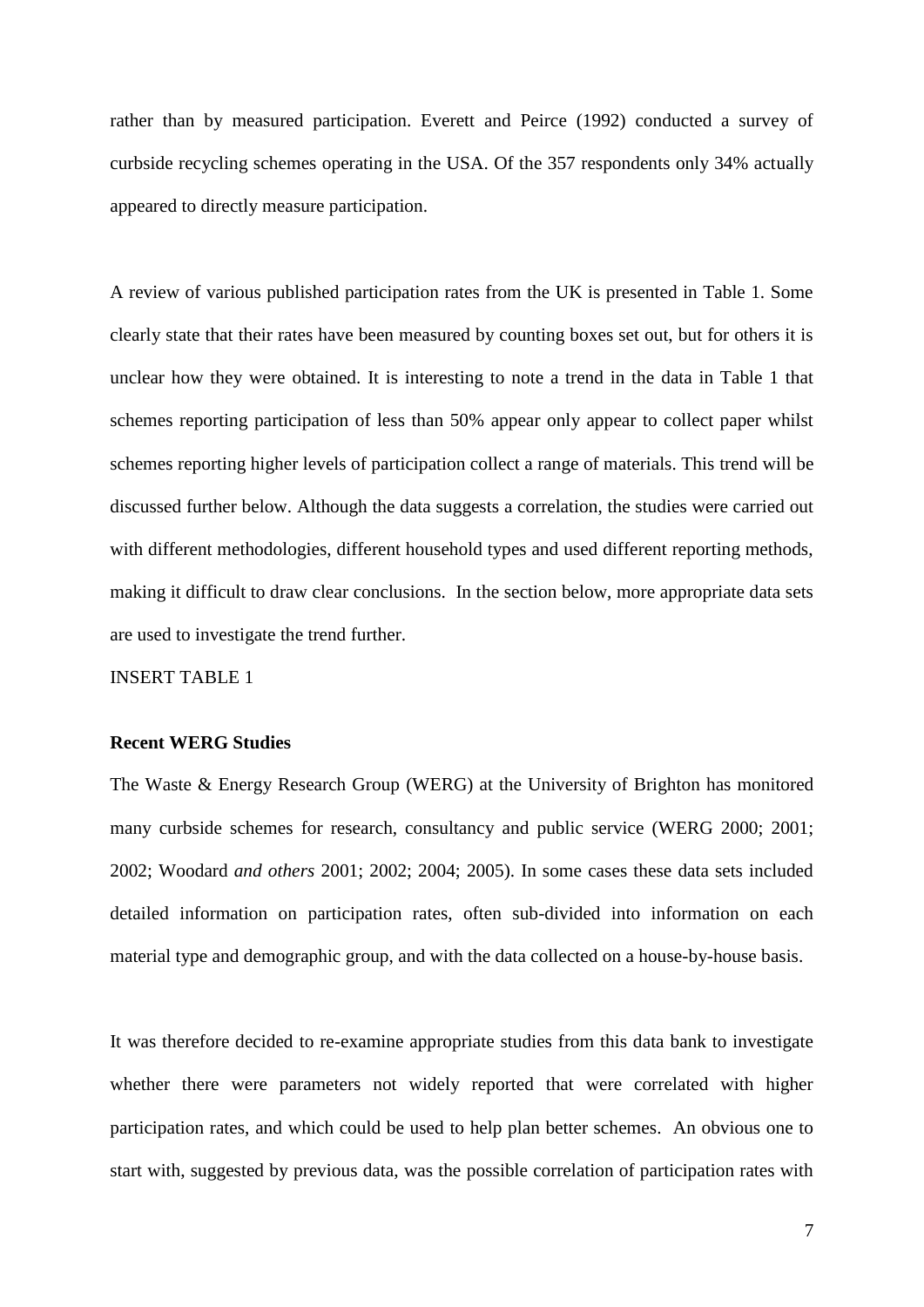the number of materials collected. All of these WERG data sets had consistent methodologies, and in particular each set had participation rates which were *measured* rather than estimated. In this work three sets were chosen which each have a significant number of households, i.e. 1,400-2,000 each. They cover similar areas of population density averaging 20-40 people per hectacre (National Statistics 2004). Their demographics are also similar, with considerable overlapping ACORN profiling (CACI 2002). ACORN profiles were designed for marketing purposes, rather than demographics, and care must be taken not to use them as anything other than a general guide rather than a reliable indicator of demographics. However, broadly speaking, ACORN profile A designates typically higher income, higher educated household, through to profile F which typically denotes a lower income and household education. None of the measurements were taken at anomalous times of year, such as during major holiday periods. All of the sets were taken in similar parts of the country – Sussex – where unemployment rates are generally similar at around 3%, waste production is typically 900- 1200 kg/(hh yr), and the residents live in towns rather than villages.

In each case data was collected on a house-by-house basis for each recyclable material group for each collection date, allowing not only the participation rate to be calculated (i.e. summing over four weeks) but also for the classification of individual households as high, low and nonrecyclers. High recyclers set out materials at every opportunity; non-recyclers were those that did not particpate at all in the four week period. This earmarking of house residents in terms of their measured commitment to recycling proved to be a very useful tool, yielding information discussed below. The data was also able to be analysed on a road-by-road basis, which brought out interesting trends. Table 2 summarises general information about the three sets, labelled A, B, C.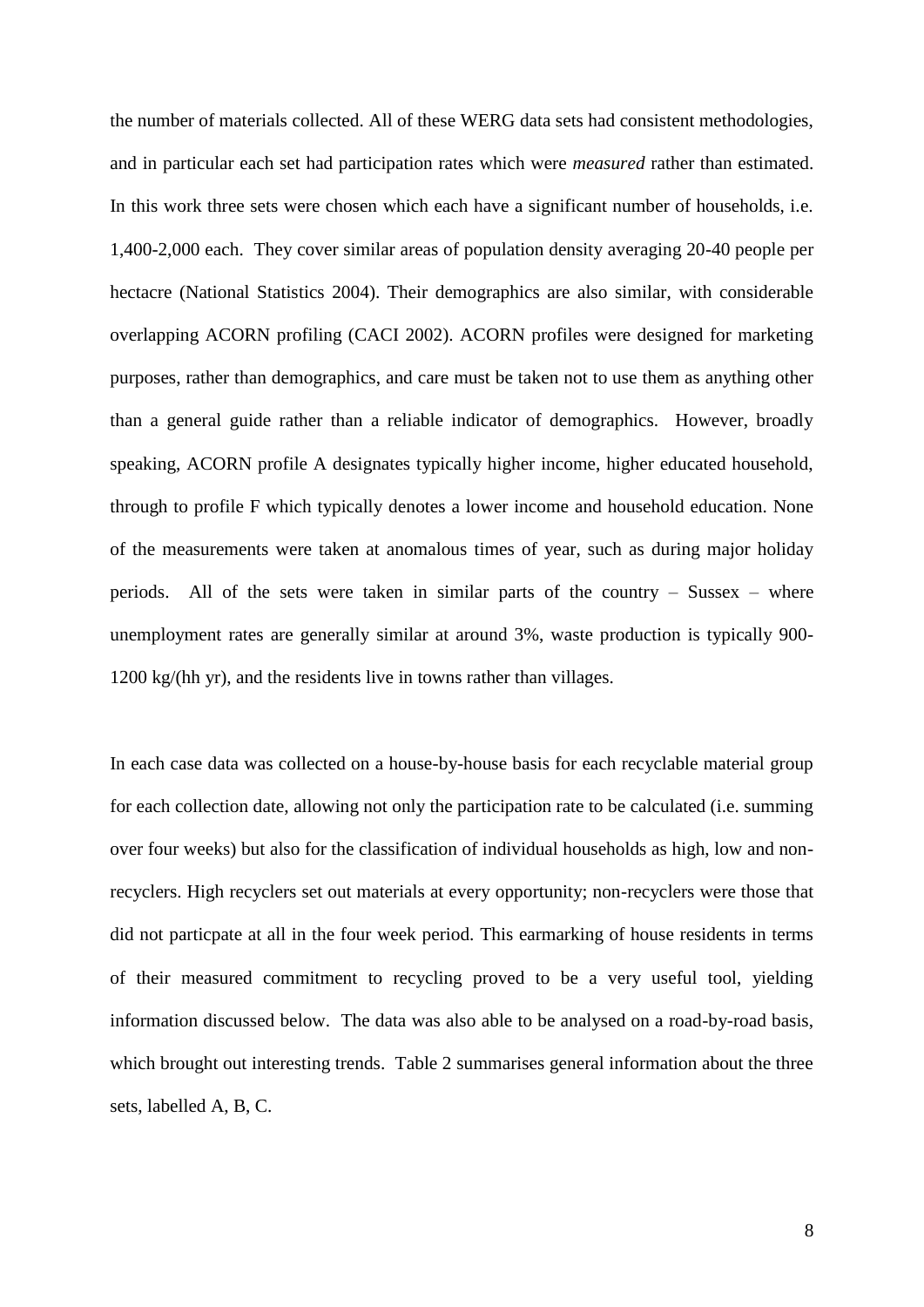#### INSERT TABLE 2

Ideally it would have been desirable to have all of the data sets collected at the same time and to vary only the parameters being investigated, but it is rare that such an opportunity to collect such data comes up. To arrange the necessary trials would imply great costs unless carried out on only a few households which would then make the data set weak in terms of sample number. The reasonable size of the data sets used and the fact that the same research group had carried out all three studies using consistent methodologies made them suitable for exploratory work looking for correlations. The first parameter investigated was the number of materials collected.

#### **Variation of Participation Rates with number of material types collected**

Whereas most of the earliest systems only collected newspapers, 24% of households in England are now provided with a service that collects 4 or more materials (Department for the Environment, Food and Rural Affairs 2003). Moreover, the inclusion of yard waste in curbside collections is also becoming common (15% of households in England). Yard waste can contribute up to 32% of the household waste stream (Woodard *and others* 2002), and has proved to be a material that householders are willing to recycle through curbside schemes. Further information on yard waste collection schemes has been reported in Woodard and others (2001), Jones *and others* (2001), Williams and Kelly (2003).

Schemes A, B, C summarised in Table 2 are used here to investigate a possible correlation of participation rate with the number of materials collected. Scheme A collected only 1 material type (newspapers & magazines) and reports the lowest participation rate of 38%. Scheme B collected 2 material types and reports a participation rate of 49%, and Scheme C collected 3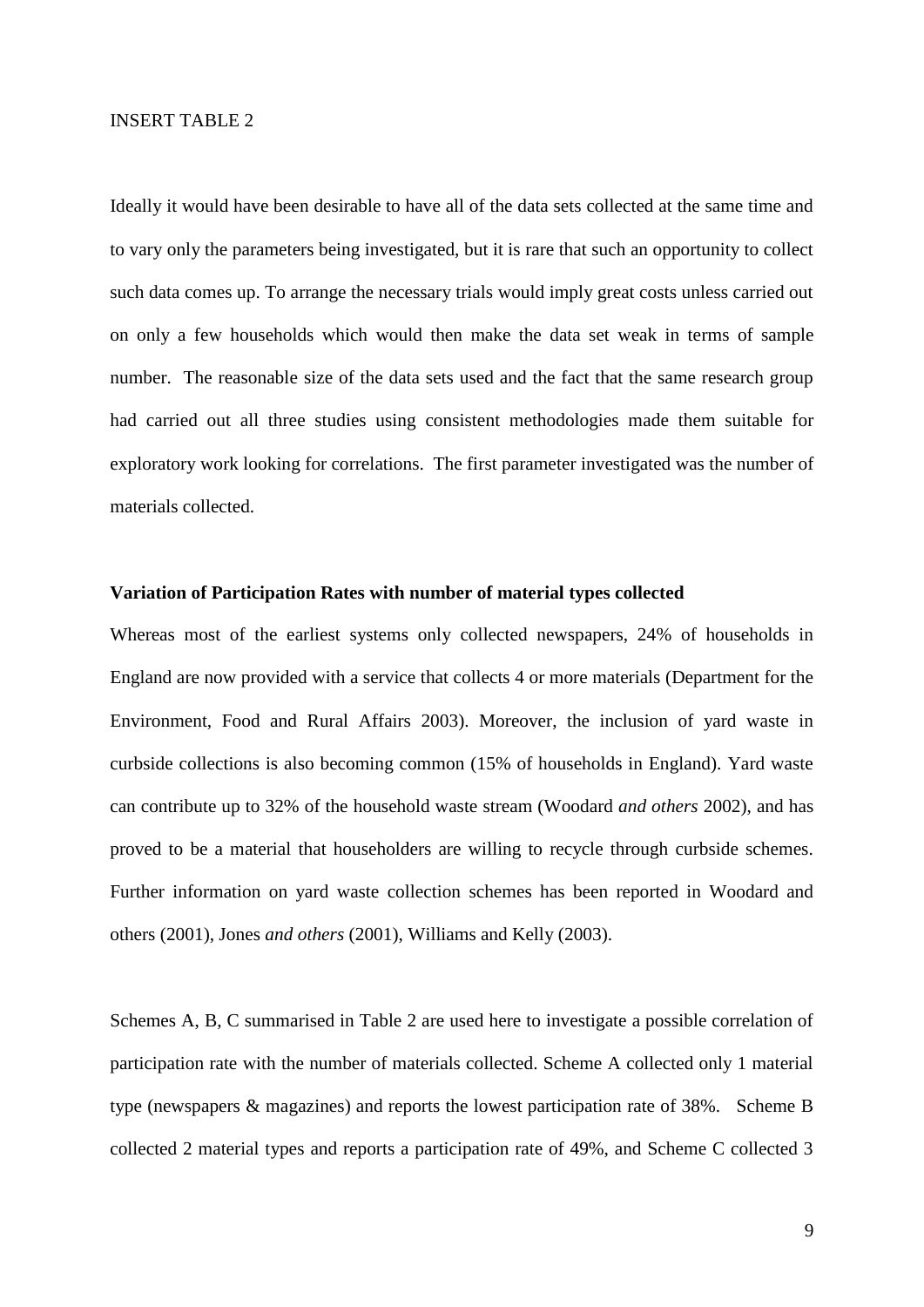material types and reports a participation rate of 65%. The trend of increased participation rate with increasing number of collected materials holds. Moreover, Scheme C had the largest proportion of high recyclers at 29% (those who participate at every opportunity) and the least number of non-recyclers at 35% (those who did not participate). So what is the best explanation of this apparent correlation, and how robust is the suggestion that one way to increase an authority's participation rate is to collect more types of materials?

To answer these questions it is necessary to further unravel the different parameters involved. The data from Scheme C can be used to do this, as it contains more detail on which household set out which material types. Figure 2 indicates how the overall participation rate of 65% is made up of some households which set out newspapers and magazines only (9% contributions), some which set out cans and plastics only (17% contributing) and 39% setting out both, all within a given period of four weeks.

#### INSERT FIGURE 2

The percentage of households setting out newspapers and magazines only (48%) in Scheme C corresponds well with the number participating in Scheme A, where this is the only material type collected and 38% participate. Newspapers have the longest tradition of being recycled, are clean and easy to handle, and are usually kept segregated from other waste in households. For example, Sudol and Zach (1991) reported on a scheme in Newark after glass was collected as well as paper, and found that more recycled paper alone (47%) compared to those recycling both paper and glass (30%).

Of those in Scheme C setting out newspapers and magazines, most set out cans and plastics (39 out of 48). Of course, not all households may use enough cans and plastics for them to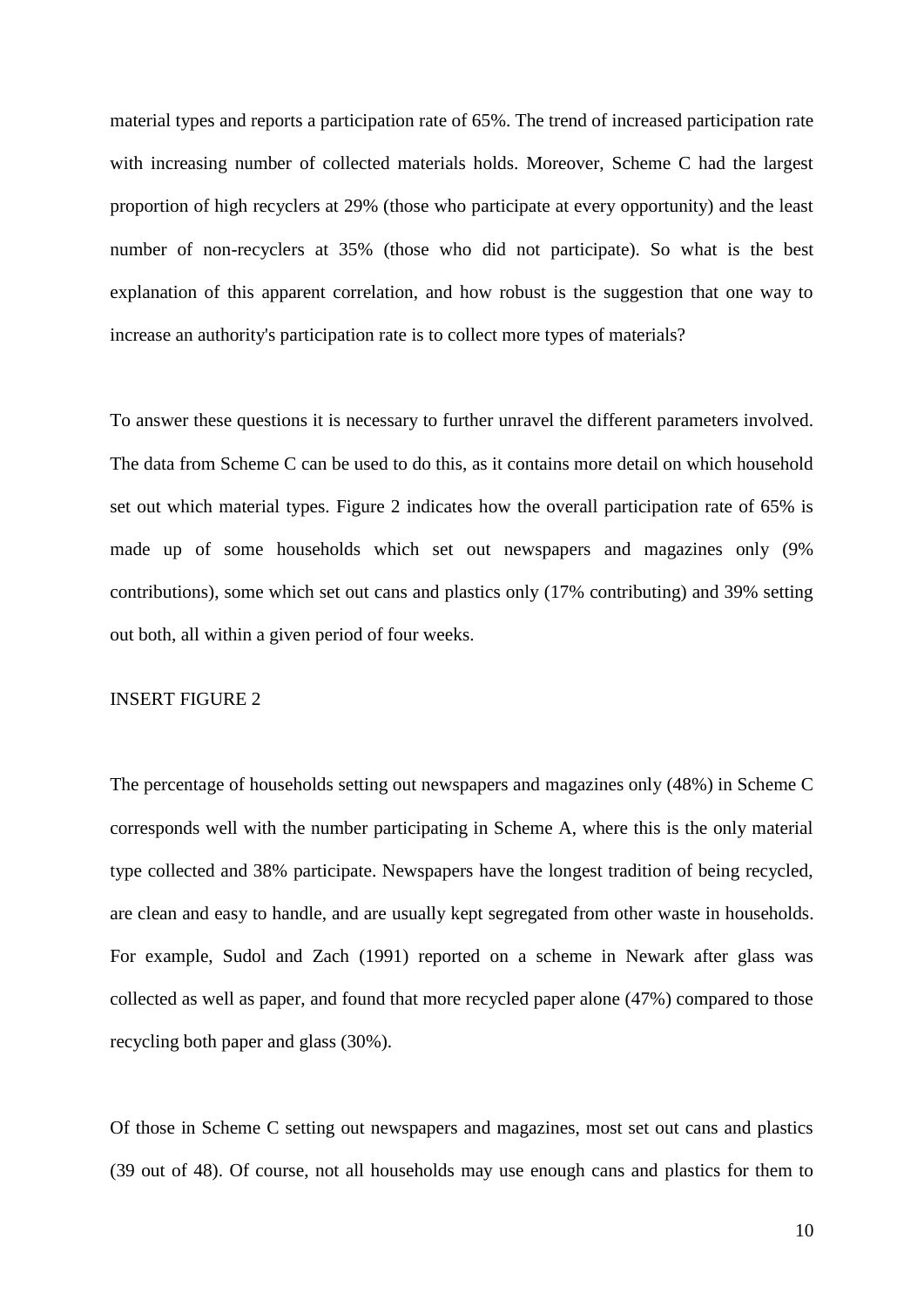feel it is worthwhile to sort and store them for recycling, but most of these households are doing so.

Conversely, as many as 17 of the 56% who recycle cans and plastics never seem to set out newspapers and magazines. One possible explanation is that many households do not take regular newspapers, or otherwise acquire enough to bother setting out - Tucker (1999) has shown that householders believe that curbside recycling schemes are of little use to low users of newspaper. On the other hand, McDonald and Oates (2003) have shown that 62% of those residents not participating in a curbside scheme may recycle through other mechanisms such as bring banks or civic amenity sites. Two reasons for this type of behaviour are possible. First, such households may have committed recyclers who segregate other materials (e.g. glass) not commonly collected at curbside which they transport regularly to bring-banks, and they prefer to take the newspapers then. Secondly, newspapers and magazine can be heavy and it is possible that the household relies on a particular person to be available to remove them; this person may find bring-banks more convenient as they can be accessed at most times of the week. All of these hypotheses could be feasibly tested, and will be the subject of future surveys by this research group.

It is interesting that in Scheme B mixed paper is collected. Households which do not subscribe to newspapers but which acquire paper e.g. from computer print-outs will be able to make use of this curbside collection service, which might contribute towards the higher participation rate of 49% (compared to 38% for Scheme A newspapers and magazines). In other words, mixed paper collections may widen the net and allow a wider spread of households to participate compared to newspaper-only collections.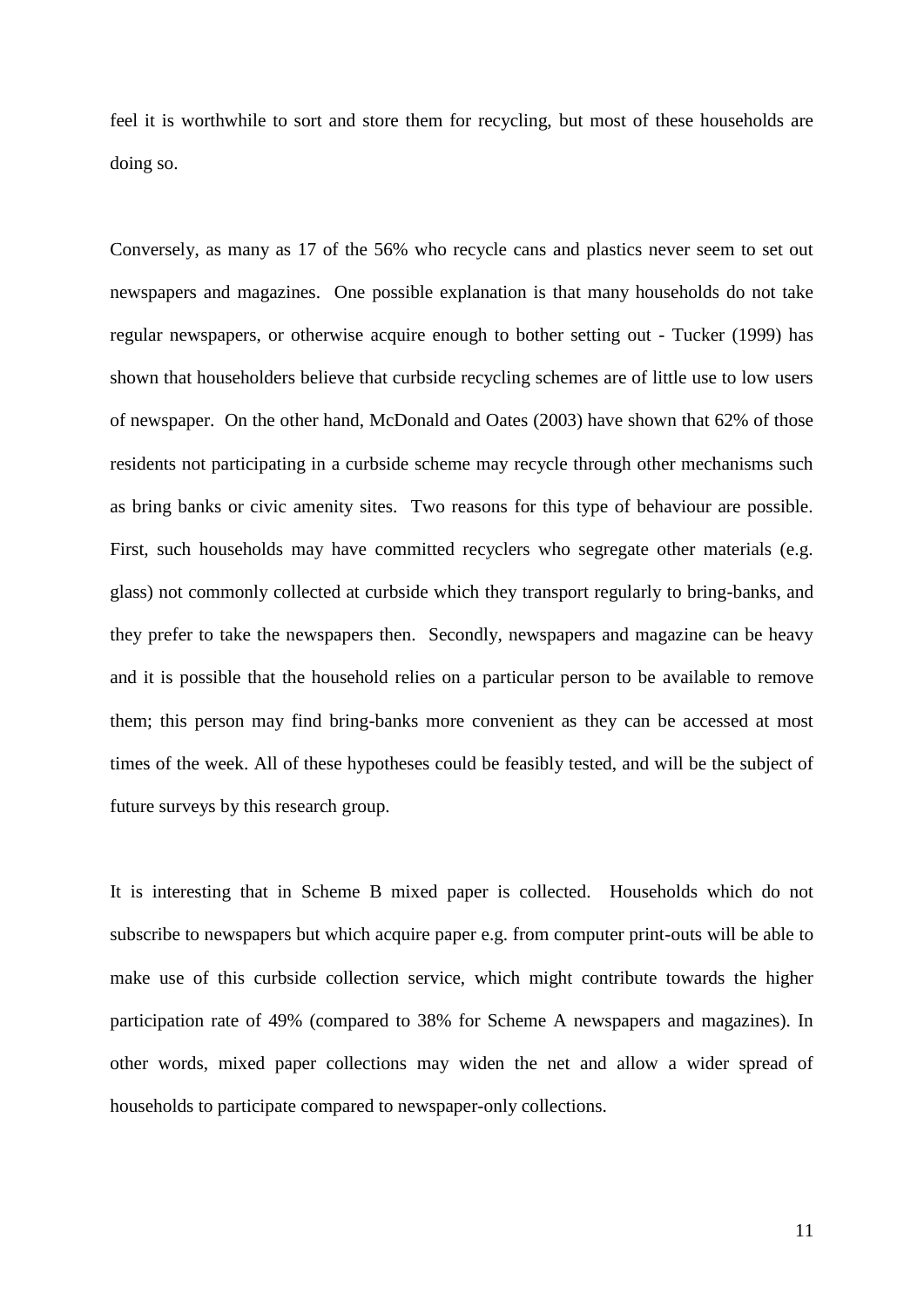The above data and analysis strongly indicate that participation rates are increased when a larger number of key material types are collected. However, there is another aspect which may be contributing, which we call the Stepwise Rise. When only 1-2 materials are diverted by householders from their waste for recycling, the emphasis is still on waste collection. When more significant amounts of the householders' waste is regularly segregated for recycling, e.g. 4-6 materials, the householder may shift their perception of the process to one of overall recycling, with minimal actual 'residual waste'. Their waste system could become dominated by recyclates. If that were the case, then schemes which facilitate this could benefit from a significant stepwise increase in both participation rates and in the amounts of recyclates collected from each household. Scheme C, which collects three key materials comprising a large fraction of the waste, could have a Stepwise Rise effect contributing to its PR of 65%.

Some authorities are moving towards this kind of recycling-dominated system by reducing the frequency of collection of residual waste to fortnightly only, and increasing the frequency and range of recyclates collected. For example, in the first week residual waste is taken and in the following week dry recyclable materials and yard waste might be collected. This approach is becoming increasingly popular throughout the UK, and the two authorities recording the highest recycling rates in the UK in 2002/03 used this system (Letsrecycle.com. 2004).

It would appear worthwhile and timely for further research to investigate the correlation of participation rates with number of material types further, and to see whether stepwise increases in recycling rates do occur in the UK when a comprehensive curbside recycling collection services are brought in, in the future. It certainly seems that in order for the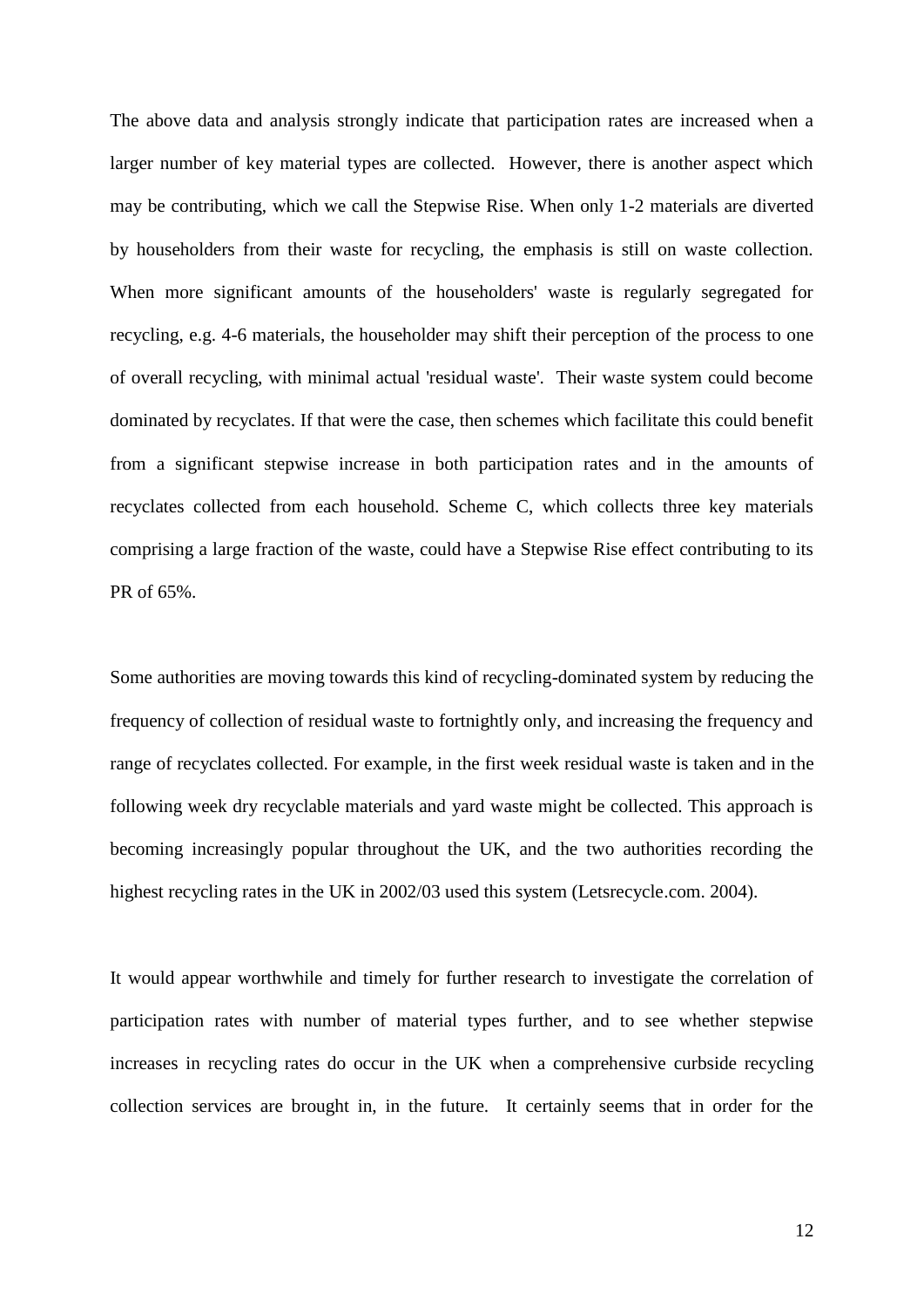recycling rate in the UK to increase significantly emphasis needs to be placed on changing the public and local authorities' perception from a *garbage collection* to a *recycling collection*.

#### **Variation of participation rates with number of houses on a given road**

The data collected in Schemes A, B, C also includes house-by-house detail, which is not commonly collected. This allows a powerful matrix of data to be built up which can be interrogated in a variety of ways. It was due to this level of detail that a correlation could be found existing between the participation rate achieved and the number of houses on a given road. In other words, residents on short roads tend to participate in recycling more than those on longer roads. Although there are likely to be shifts in sizes of properties, the wealth and nature of the households going from small roads to longer ones in a UK town, all such effects appear to be contained within the envelope of this simple parameter. It is important to note that all houses considered were in similar urban areas; the effect may not be present for rural or metropolitan communities. The data from all three of the data sets A, B, C were used, totalling 5,351 households sited on 140 roads, and shown in Figure 3.

The data was analysed with respect to the participation rates of residents depending on the number of houses on each road. For example, roads with 1-20 households on them averaged a participation rate of 64%, disregarding the type of scheme or town. Households on roads with 161-180 households averaged a significantly lower participation rate of only 34%. The general trend indicates that as the number of houses on a road increases the participation ratio gradually reduces. Standard deviations are shown in Figure 3, as is the best fit. The number of houses on a road is correlated to the participation rate with a Pearson's correlation coefficient of  $r = 0.30$ , which for  $n = 138$  is highly significant, giving  $p < 0.01$ .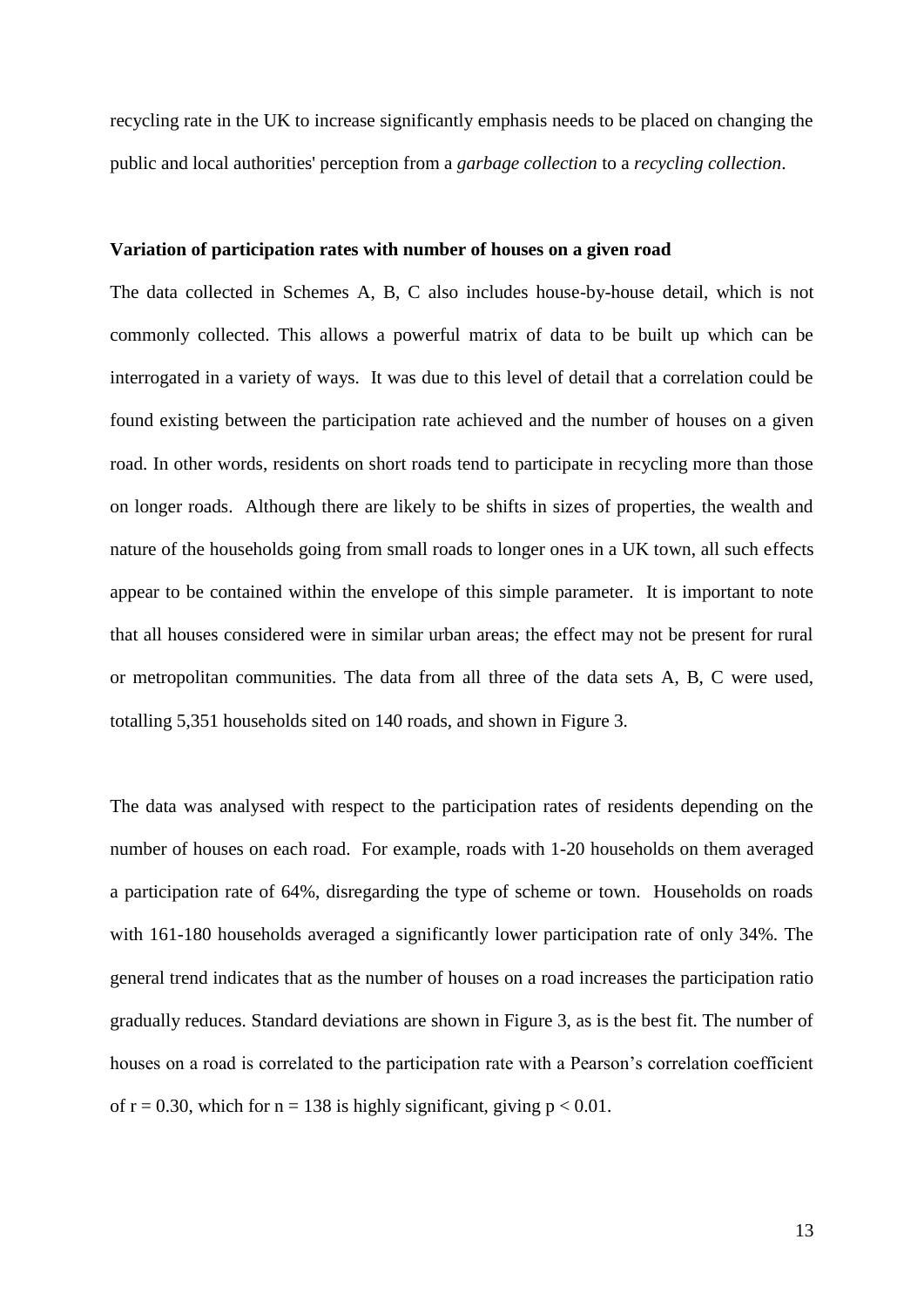Clearly, changes in participation rates are not caused by the number of houses on the road – the relationship is not directly causal. The number of houses on a road does not in itself change the participation rate. But there are linked factors which may be more directly related. The effect may be related to an individual's attachment to their neighbourhood (Folz 1999, Lyas 2002). On smaller roads there may be more of a community spirit and peer pressure to recycle. It is interesting that Noehammer and Byer (1997) also found that the lowest performing (mandatory) schemes were mainly in areas of large population density.

It is natural to expect that education and income might affect participation rates, and that these are significant contributors to the trends seen. Whether they are or not, the correlation shown here is valid over the three towns studied in England, suggesting that this parameter of road type or length could be directly useful for planning waste services in England.

However, in an effort to determine approximately the extent of the contribution of education and income on the participation rates, the data was checked for each Scheme A, B C separately for correlations of PR to ACORN groups. No clear pattern emerged, as shown in Figure 4. The correlations to road length were also examined for each individual Scheme A, B, C. The trend is significant in Scheme A but there is insufficient data in the individual data sets of the others to make a judgement.

The overall correlation seen for all three schemes combined, providing a larger sample, and as shown in Figure 3, is exciting, and further studies are planned to explore how significant it is, and to unravel its cause. One possibility is that the PR is linked to the size of the dwelling. A review of recycling worldwide has indirectly shown a general trend of higher recycling rates with larger dwellings (Resource Recovery Forum 2004), and also viewed by density of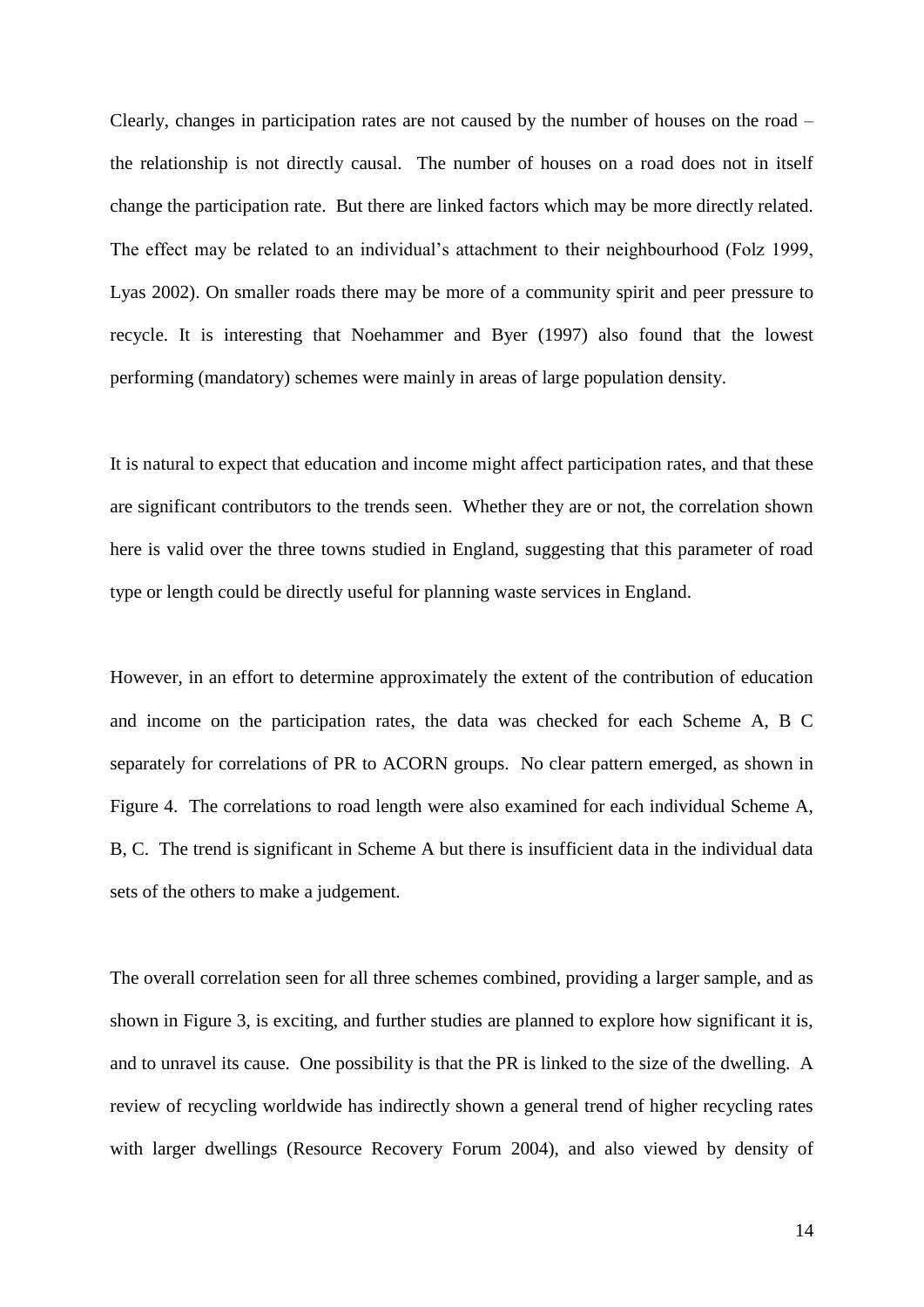population. It is also true that roads with only 0-10 houses along them tend to be cul-de-sacs in Schemes A, B, C, but this trend does not easily extend to the higher end. (Cul-de-sacs are small groups of houses on dead-end road spurs off from a through-road.) Further investigation on this topic will be interesting.

Regardless of its cause, the influence of road size on participation could have several implications for planning of curbside schemes. UK local authorities sometimes have standard education programs that are applied throughout their respective municipalities. In many instances these authorities have a shortfall of funding and resources for such schemes. This analysis suggests that resources could be better focused on different areas. For example, curbside schemes could be expanded and supported for residents in cul-de-sacs and crescents who are more likely to participate at higher rates. On the other hand, residents living on main roads with more traffic might be better served not by curbside schemes requiring collection vehicles which would cause more traffic congestion, but street-based mini-recycling centres of communal recycling bins which are emptied less often. Moreover, residents on these roads may benefit from a more intensive waste education and awareness program.

#### INSERT FIGURE 3

#### INSERT FIGURE 4

Further unravelling of this effect would be useful. For example, it would be of interest to see the relative contributions to this effect of factors such as property size, value, and demographics. Another important factor which should be investigated is the correlated link to capture rates, i.e. the percentage of material captured for recycling compared to that discarded. It does not follow that the areas with higher participation rates necessarily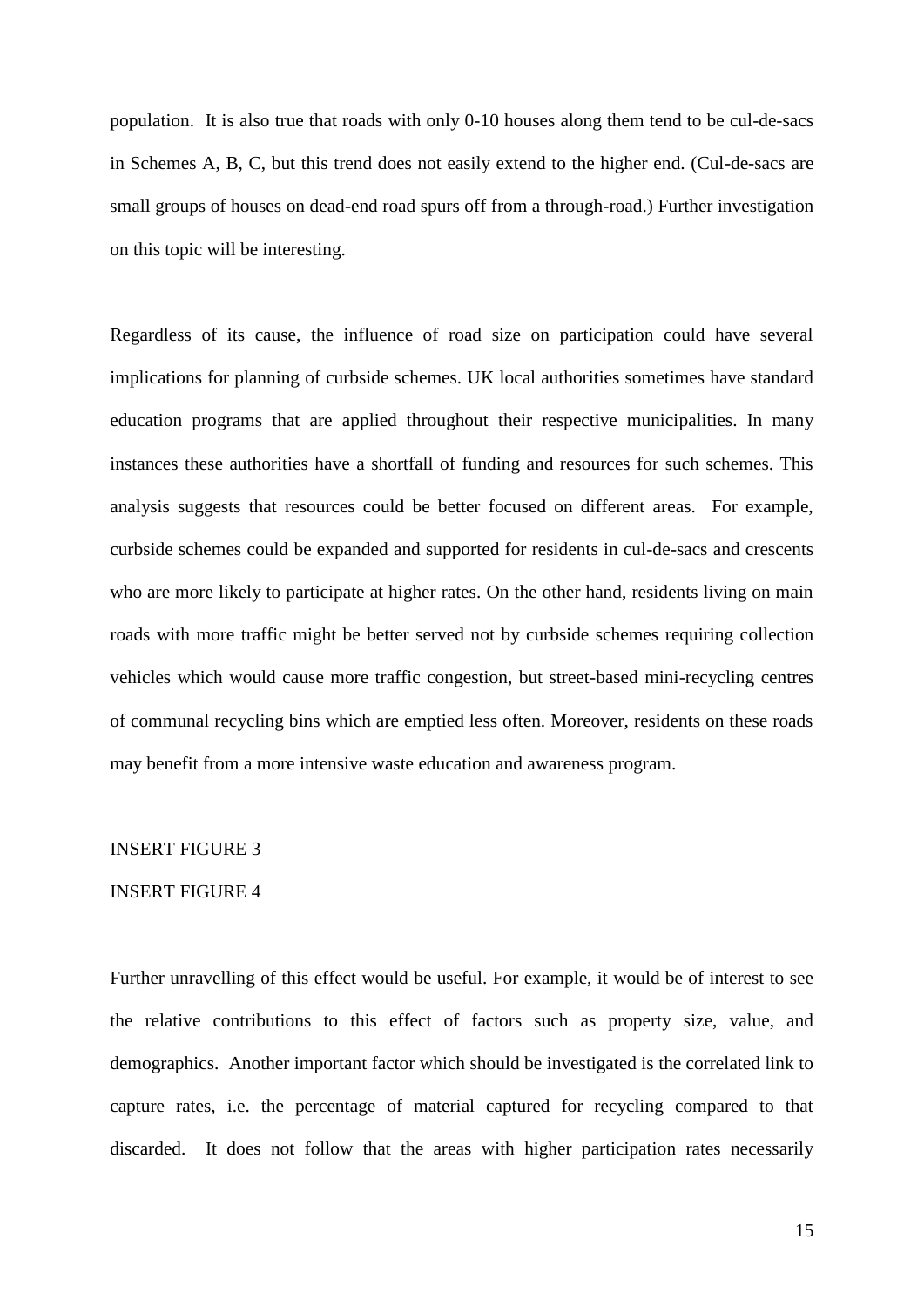correspond to those recycling the most materials, though the maximisation of this quantity is the ultimate aim of the local authorities. It would also be interesting to determine whether the main contributions to the effect due to road length are from high recyclers or not. High recyclers are targeted differently to low or non-recyclers by local authorities wishing to increase recycling, as the barriers to their further involvement are different. For example, nonrecyclers need to be 'triggered' to begin, while low-recyclers may need reminding and encouragement. Further research will test these trends.

#### **Conclusions**

In this paper various data sets which contain house-by-house detail on recycling activity are examined and two parameters which are not commonly identified in other studies of curbside schemes are discussed; the number of types of materials collected, and the number of households on a given road.

By considering three large data sets that use consistent methodologies in directly measuring participation, it is seen that the number of households participating in curbside schemes increases as the number of key materials collected increases. For example, 38% participate monthly in recycling newspapers & magazines when that is the only material collected. However, participation was higher - 49% - on a scheme where mixed paper is also collected, and 65% on a scheme where cans and plastic are also collected. Further analysis detail showed that the number of high recyclers observed was 21% in the basic scheme, but as high as 29% in the scheme which had the additional collection of cans and plastics. Even the number of low recyclers were correlated, with 17% on Scheme A collecting one material but as high as 36% on Scheme C collecting four materials, implying that far fewer residents were still in the non-recycler category. It thus appears that one way to increase general participation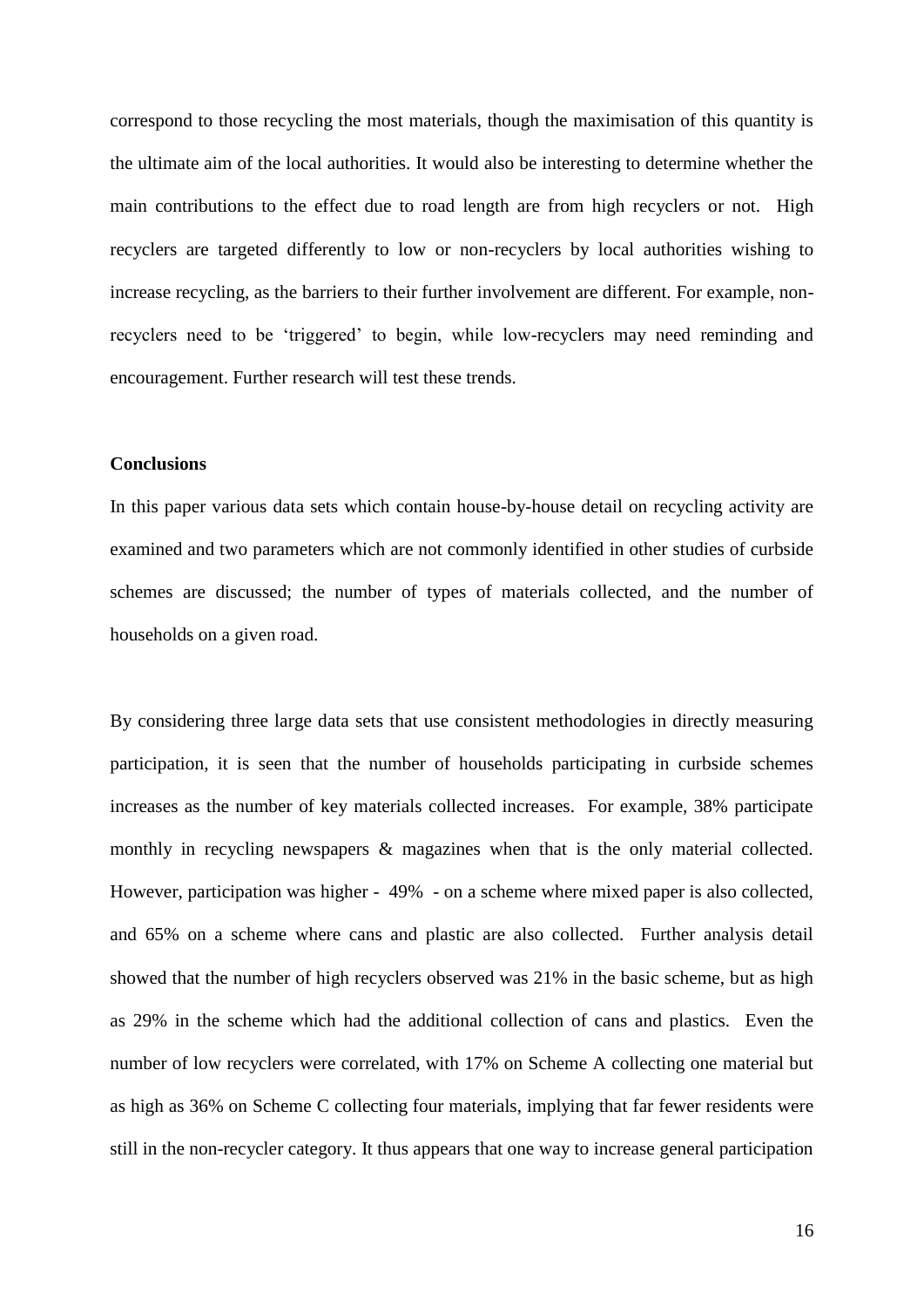is to increase the number of types of material collected. The detailed reason for this is not determined here, but a review of published participation rates also indicates that rates are seldom above 40% when only one material is collected, and are generally higher (e.g. 65%) when schemes collect more than 4 materials.

Secondly, data indicates a decrease of participation rate with an increase in the number of households situated on the same road. The underlying direct factors are not determined here. What is noted is that this correlation is useful from a practical point of view because it links participation rates and a measurable quantity - the number of houses on a road. Such information is useful for planning purposes and is readily available to local authorities.

It may, for example, be better to focus curbside schemes on residential areas with small neighbourhoods and cul-de-sacs. On long roads, which are often main traffic roads, it may be best to use permanent banks of bins to capture recyclable materials or to implement a more intensive education and promotion campaign.

#### **Acknowledgements**

The authors would like to acknowledge Viridor Waste Management Ltd, for funding part of this research through the Landfill Tax Credit Scheme, and the assistance of the respective local authorities.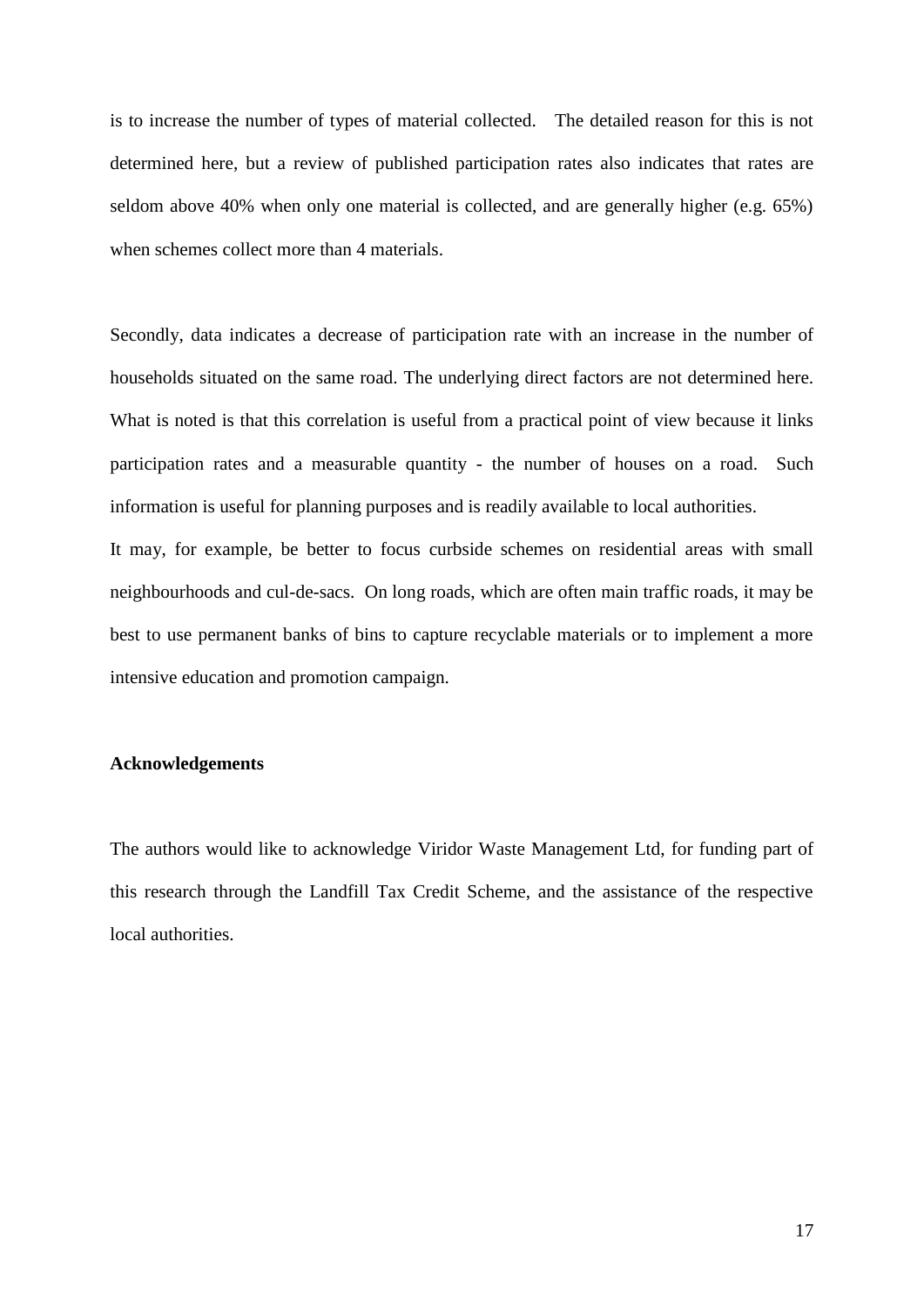#### **Literature cited**

CACI. 2002. ACORN the complete consumer classification. CACI, London, UK.

Coggins, C. 1994. Who is the recycler? Journal of Waste Management & Resource Recovery 1, 2: 69-75.

Department of the Environment. 1995. Making Waste Work - A strategy for sustainable waste management in England & Wales. HMSO, London, UK.

Department for Environment Food and Rural Affairs. 2003. Municipal Waste Management Survey 2001/2. HMSO, London, UK.

Department of the Environment, Transport and the Regions. 1999. Monitoring and evaluating recycling, composting and recovery programs. HMSO, London, UK.

Department of the Environment Transport and Regions. 2001. Guidance on municipal waste strategies. HMSO, London, UK.

Everett, J. W. and Peirce, J. J. 1992. Measuring the success of recycling programs. Resources, Conservation and Recycling, 6: 355-370.

Everett, J. W. and Peirce, J. J. 1993. Curbside recycling in the USA: convenience and mandatory recycling. Waste Management & Research, 11: 49-61.

Friends of the Earth. 2001. Recycling in action. FoE, London, UK.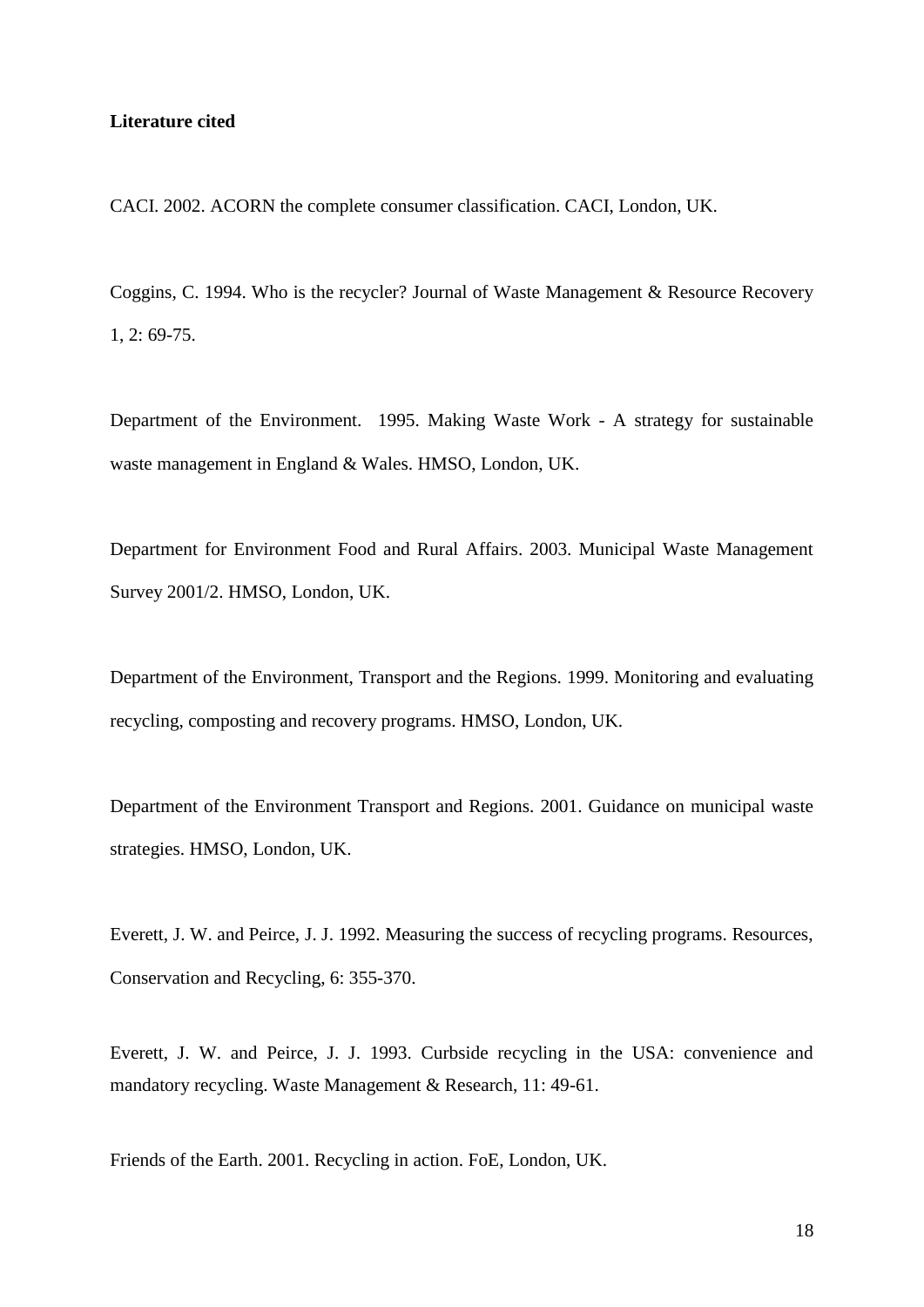Folz, D. H. 1999. Municipal Recycling Performance: A Public Sector Environmental Success Story. Public Administration Review, 59, 4: 336-345.

Gilitz, J. 1989. Curbside collection containers, a comparative evaluation. Resource Recycling, 7, 7: 20-22, 51.

Great Britain. 1990. Environment Protection Act. HMSO, London, UK.

Great Britain. 2003. Household Waste Recycling Act. HMSO, London, UK.

Jones, S. R., and Read, A. D. 2001. Green Fingered – Green Minded: Waste Management and the Organic Waste Stream. Pages 30-40 in Proceedings of Towards the Future - Waste in the 21st Century. Northampton, UK.

Jones, S. R., Read, A. D., and Robinson, G. M. 2001. Effective Local Authority Recycling Campaigns: Marketing Recycling Services to the Public. University of Kingston, London, UK.

Letsrecycle.com. 2004. Local authority recycling - English league table (2002-03). www.letsrecycle.com/info/localauth/league/ranked

Lyas, J., Shaw, P., and Van-Vugt, M. 2002. Survival bag behaviour in a London Borough: Householder behaviour, motivations and barriers. In Chartered Institute of Waste Management Proceedings. June 2002, Torbay, UK.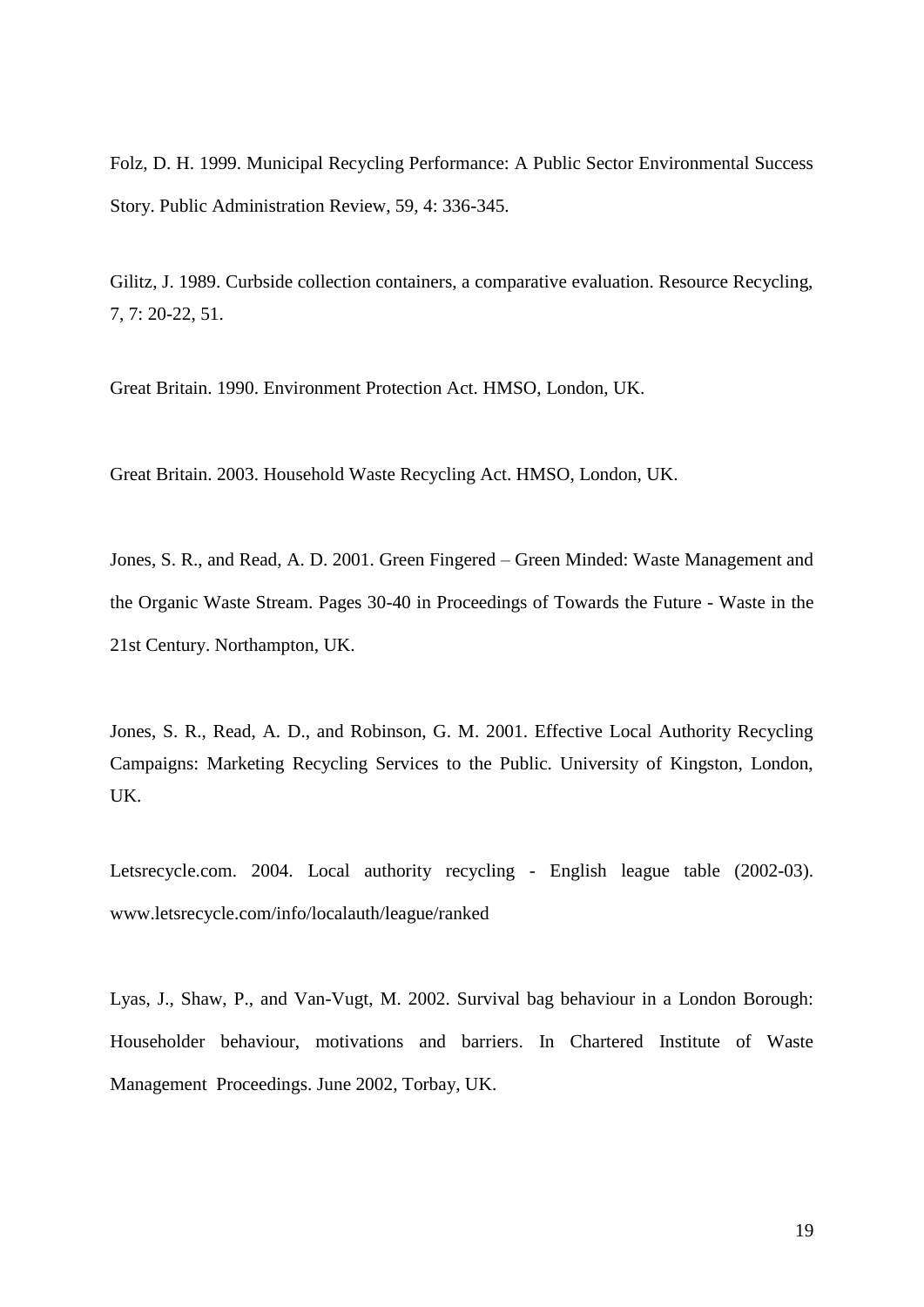McDonald, S., and Oates, C. 2003. Reasons for non-participation in a curbside recycling scheme. Resources, Conservation and Recycling 39: 369-385.

Moloney, D. 2002. Research into householder participation in recycling schemes. Warmer Bulletin July 2002: 16-19.

National Statistics. 2004. Census 2001. www.statistics.gov.uk/census2001/

Noehammer, H. C., and Byer, P. H. 1997. Effect of design variables on participation in residential curbside recycling programs. Waste Management & Research 15: 407-427.

Perrin, D. 2002. The Importance of Determining Factors Affecting Household Recycling Participation and Efficiency Levels. Unpublished PhD Thesis, University of Leeds.

Perrin, D., and Barton, J. 2001. Issues associated with transforming household attitudes and opinions into materials recycling: a review of two recycling schemes. Resources, Conservation and Recycling 33: 61-74.

Read, A. 1999. "A weekly doorstep recycling collection, I had no idea we could!" Overcoming the local barriers to participation. Resources, Conservation and Recycling, 26: 217-249.

Resource Recovery Forum, 2004. High Diversion of Municipal Waste; Is it achievable? Vol.3. Resource Recovery Forum, Skipton, UK

Schmerling, E. 1990. Recycling container choices. Biocycle, 31, 3: 36-37.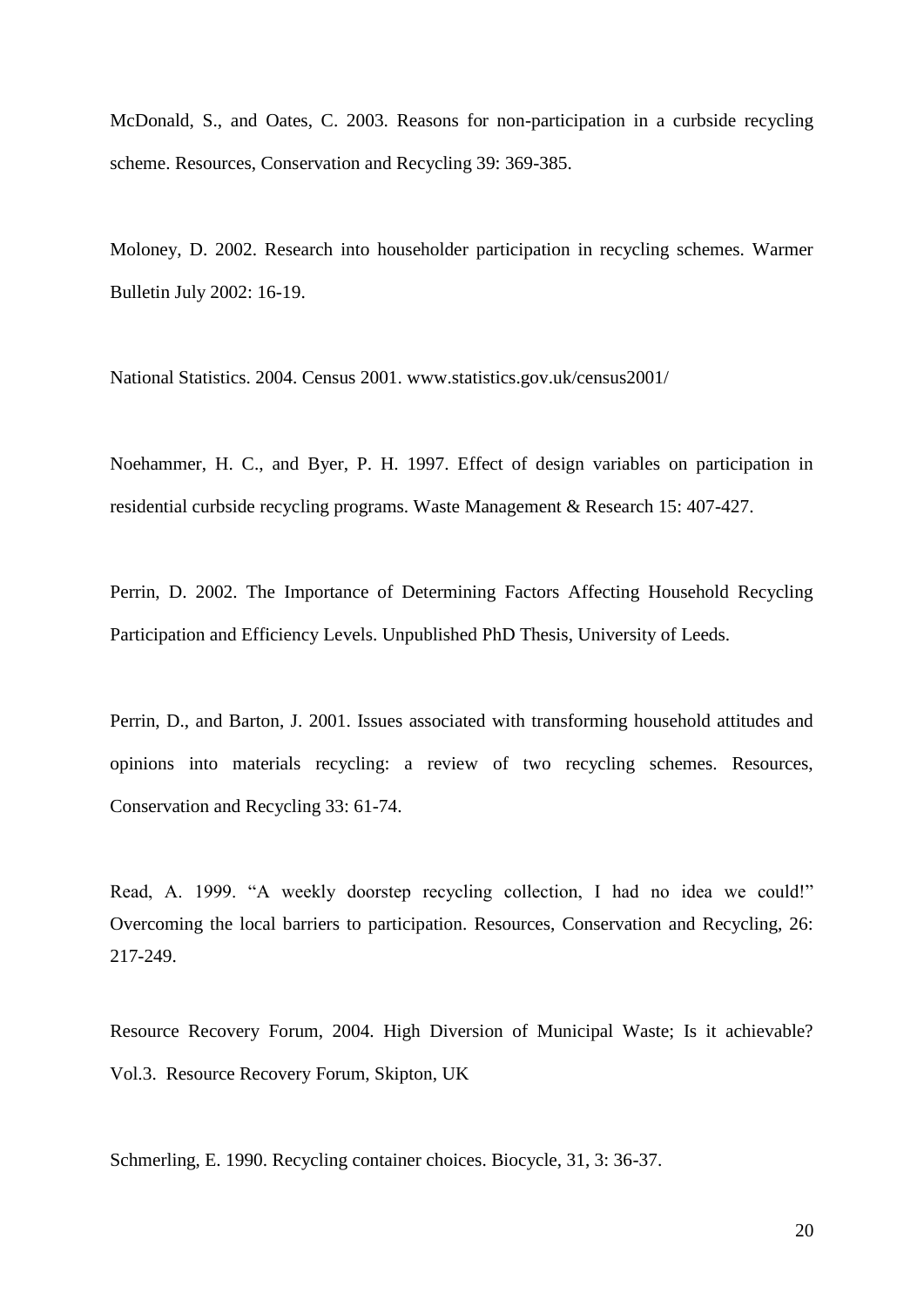Sudol, F.J. and Zach, A.L. 1991. Newark's curbside recycling Program: a participation rate study. Resources, Conservation and Recycling, 5, 1:35-45.

Thomas, C. 2001. Public understanding and its effect on recycling performance in Hampshire and Milton Keynes. Resources, Conservation and Recycling, 32: 259-274.

Tucker P. 1999. A survey of attitudes and barriers to curbside recycling. Environmental and Waste Management, 2, 1: 55-63.

Tucker, P., Murney, G., and Lamont, J. 1997. Participation in Recycling: A Comparative Study of Four Curbside Recycling Schemes. Journal of Waste Management & Resource Recovery 4, 1: 11-23.

Tucker, P., Grayson, J. and Speirs, D. 2000. Integrated effects of a reduction in collection frequency for a curbside newspaper recycling scheme. Resources, Conservation and Recycling, 31: 149-170.

Turner, R. K., Slamons, R., Powell, J., and Craighill, A. 1998. Green taxes, waste management and political economy. Journal of Environmental Management 53: 121-136.

Waite, R. 1995. Household Waste Recycling. Earthscan, London, UK.

Wang, F. S., Richardson, A. J., and Roddick, F. A. 1997. Relationships between set-out rate, participation rate and set-out quantity in recycling programs. Resources, Conservation and Recycling 20: 1-17.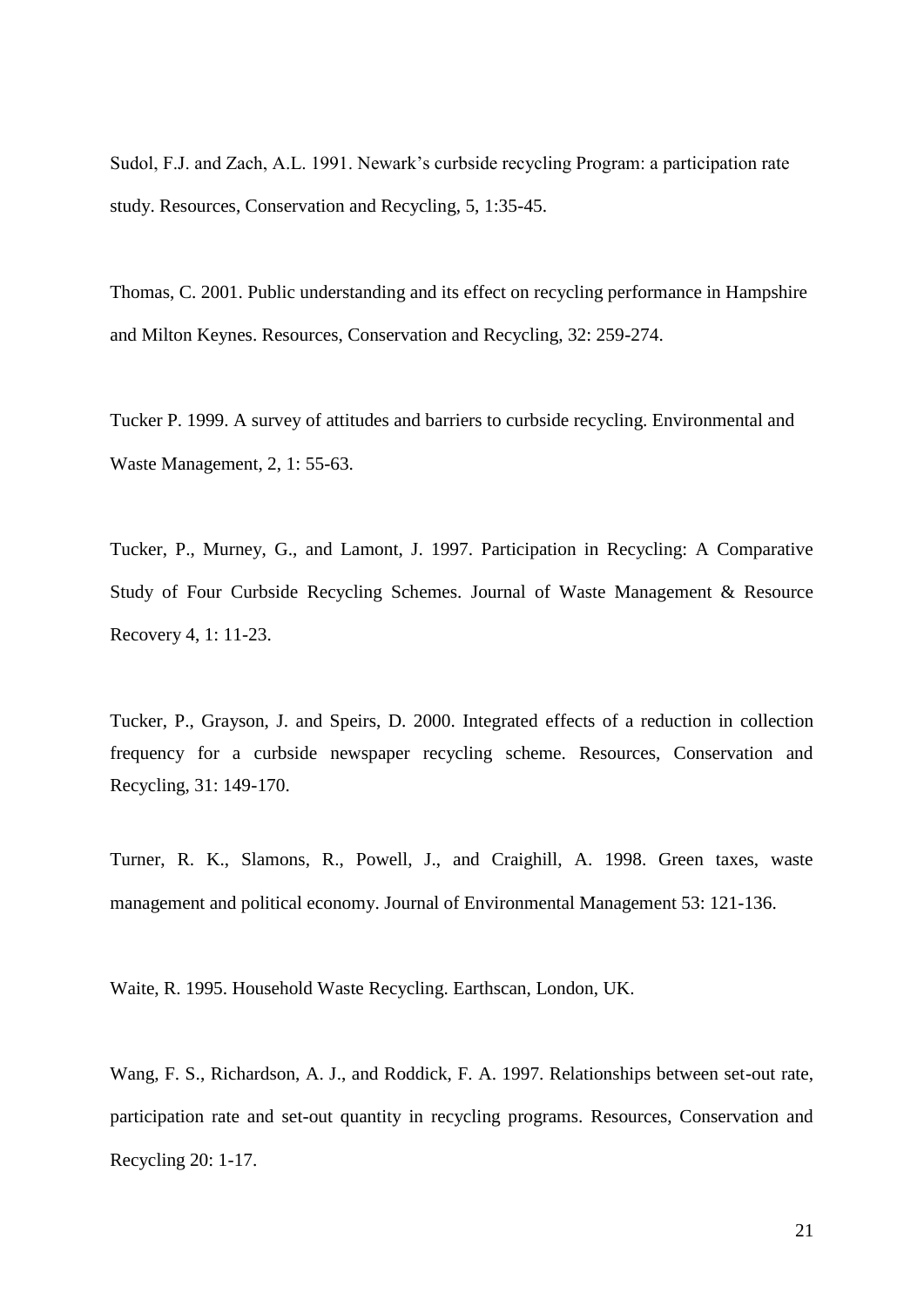WERG. 2000. The impact of CROWN on the composition of waste generated in Wealden District, A report for Wealden District Council. WERG, Brighton, UK.

WERG. 2001. Monitoring of CHEERS Recycling Programme, A report for Crawley Borough Council. WERG, Brighton, UK.

WERG. 2002. Monitoring of the Paperchasers Recycling Scheme, A report by WERG on behalf of Brighton & Hove City Council. WERG, Brighton, UK.

Williams, I. D., and Kelly, J. 2003. Green waste collection and the public's recycling behaviour in the Borough of Wyre, England. Resources, Conservation and Recycling, 38, 2: 139-159.

Woodard, R., Bench, M., Harder, M. K., and Philip. M. 2001. Evaluating the performance of a fortnightly collection of household waste separated into compostables, recyclates and refuse in the south of England. Resources, Conservation and Recycling, 31: 265-284.

Woodard, R., Bench, M., Greenfield, D. W. J. & Harder, M. K. 2002. Achieving Recycling Targets in the UK – Practical examples from East and West Sussex. Pages 561-568 in Proceeding of ISWA World Congress, July 2002, Istanbul, Turkey.

Woodard, R., Bench, M., Harder, M. K., and Stantzos, N. 2004. The optimisation of household waste recycling centres for increased recycling – a case study in Sussex, UK. Resources, Conservation and Recycling, 43:75-93.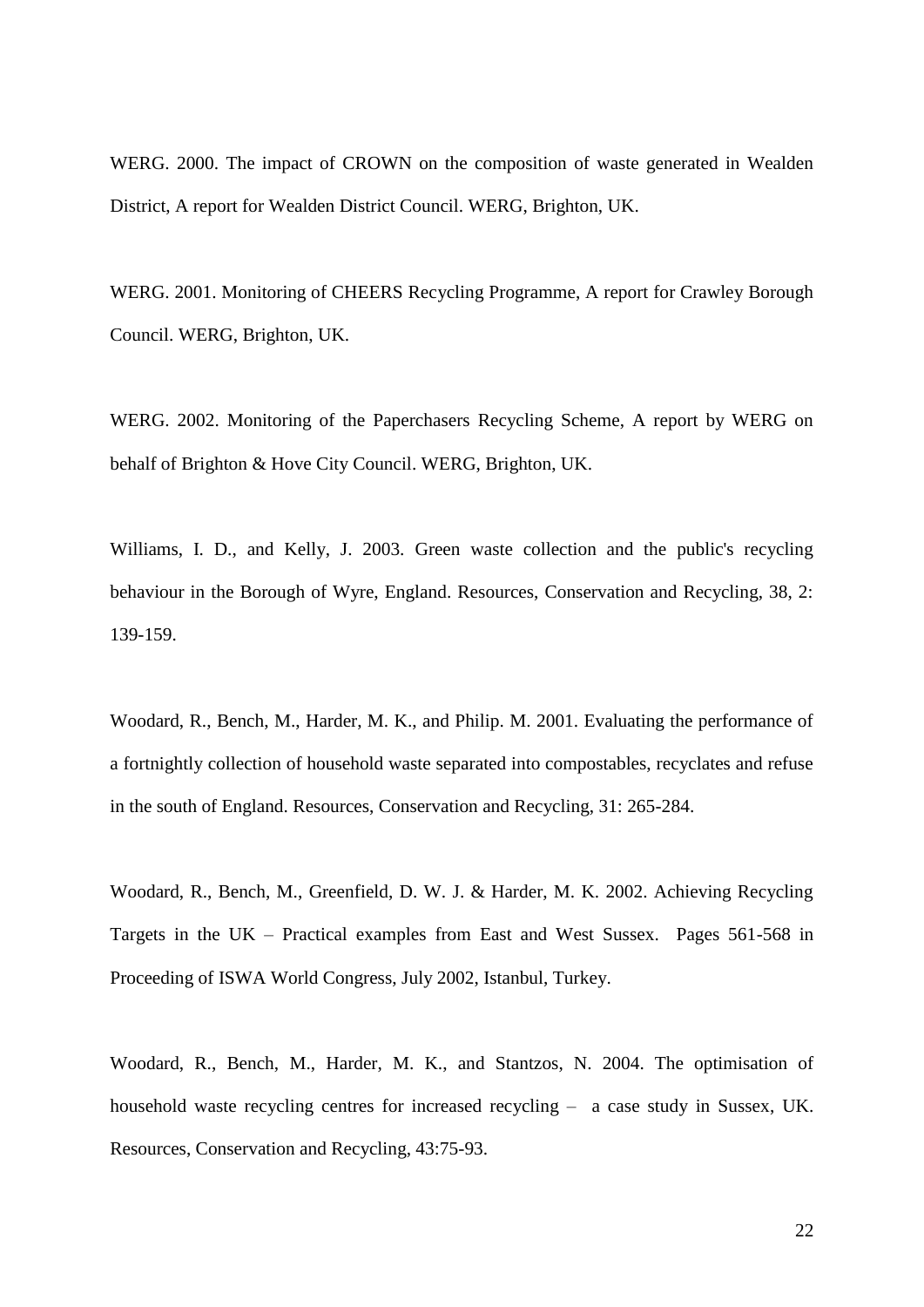Woodard, R., Bench, M., and Harder, M. K. 2005. The Development of a UK Kerbside Scheme Using Known Practice. Journal of Environmental Management, 75, 2:115-127.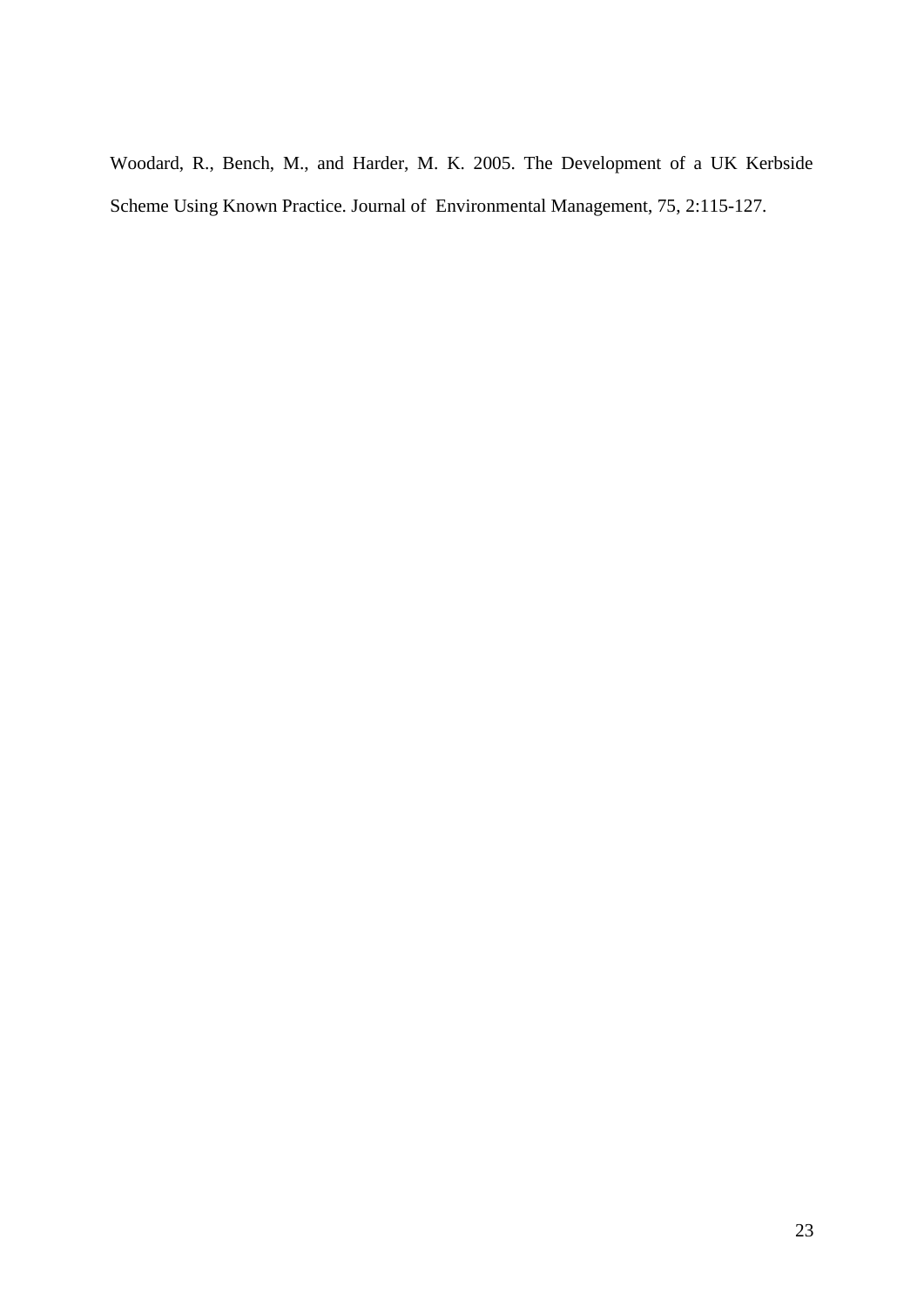# **Table 1. Reported participation rates in the UK**

| Case study                                                    | Partic-<br>ipation<br>rate | Data<br>collection<br>method | Detail                                                                                | Number of<br>materials<br>collected |
|---------------------------------------------------------------|----------------------------|------------------------------|---------------------------------------------------------------------------------------|-------------------------------------|
| <b>Bradford</b><br>(Perrin and Barton 2001)                   | 92%                        | Measured                     | Mixed multi<br>material<br>collection                                                 | 6                                   |
| Unknown<br>(Moloney 2002)                                     | 90%                        | Measured                     | Alternate collection of<br>yard waste and refuse<br>and dry recyclables               | Unknown                             |
| Bath & NE Somerset<br>(FoE 2001)                              | 76%                        | Measured                     | Co-mingled<br>$\frac{dry}{4}$<br>recyclables<br>collected<br>weekly in boxes.         |                                     |
| Bournemouth<br>(FoE 2001)                                     | 75%                        | Unknown                      | Co-mingled<br>dry<br>collected<br>recyclables<br>weekly in<br>returnable<br>blue bags | 3                                   |
| Havering, London<br>(Lyas and others 2002)                    | 71%                        | Measured                     | Survival bags                                                                         | Unknown                             |
| Milton Keynes (Thomas 2001)                                   | 71%                        | Self<br>reported             | Dry<br>recyclables<br>collected weekly                                                | 5                                   |
| Luton<br>(Coggins 1994)                                       | 63%                        | Measured                     | Dry recyclables                                                                       | Unknown                             |
| <b>Milton Keynes</b><br>(Coggins 1994)                        | 58%                        | Measured                     | Co-mingled<br>recyclables.<br>Pilot scheme data                                       | Unknown                             |
| <b>Bristol</b><br>(FoE 2001)                                  | 52%                        | Measured                     | Co-mingled<br>dry<br>recyclables<br>collected<br>weekly in boxes.                     | $\overline{4}$                      |
| Fylde<br>(Tucker and others 1997)                             | 51%                        | Measured                     | Newspaper<br>collection 1<br>only                                                     |                                     |
| Sheffield<br>(Coggins 1994)                                   | 40%                        | Measured                     | Pilot                                                                                 | Unknown                             |
| Wyre<br>(Tucker and others 1997)                              | 35%                        | Measured                     | collection 1<br>Newspaper<br>only                                                     |                                     |
| Glasgow<br>(Tucker and others 1997)                           | 33%                        | Measured                     | collection 1<br>Newspaper<br>only                                                     |                                     |
| East Dunbartonshire/N. Lanark 28%<br>(Tucker and others 1997) |                            | Measured                     | collection 1<br>Newspaper<br>only                                                     |                                     |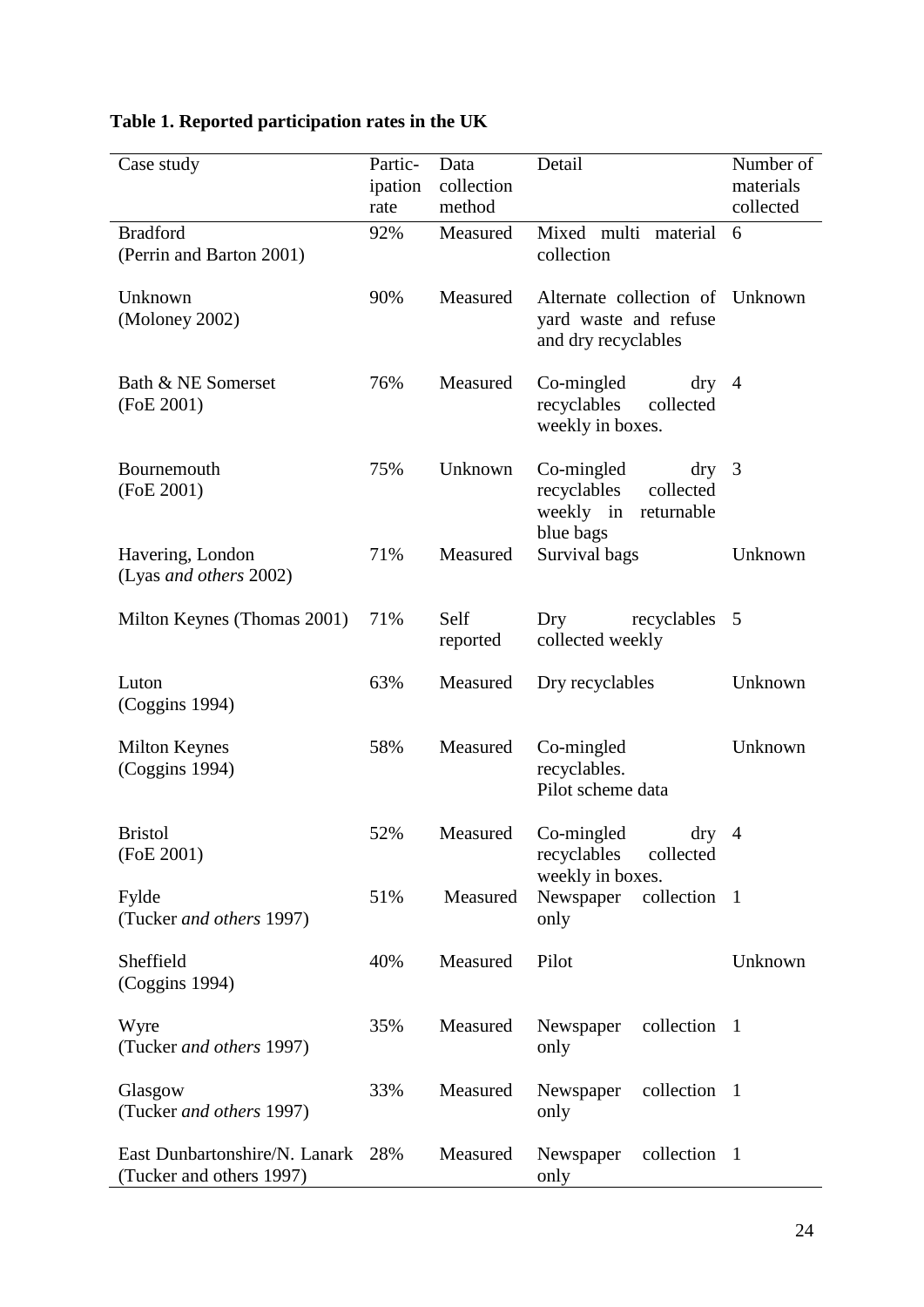| <b>Case study</b>                                                                             | $\mathbf A$                                 | B                                                                   | $\mathbf C$                                                                                |
|-----------------------------------------------------------------------------------------------|---------------------------------------------|---------------------------------------------------------------------|--------------------------------------------------------------------------------------------|
| No. of Households                                                                             | 1,473                                       | 1,957                                                               | 1,921                                                                                      |
| Participation rate<br>(PR) (Overall)                                                          | 38%                                         | 49%                                                                 | 65%                                                                                        |
| Materials collected<br>(Brackets indicate<br>those<br>collected together in<br>one container) | 1<br>(newspapers)<br>& magazines)           | $\overline{2}$<br>(newspapers $\&$<br>$magazines +$<br>mixed paper) | 3<br>(newspapers $\&$<br>magazines) (Cans $+$<br>plastic bottles)                          |
| <b>Collection Frequency</b><br>(recyclates)                                                   | Fortnightly                                 | Fortnightly                                                         | Alternate weeks <i>i.e.</i> ,<br>(news $\&$ mags) one week<br>$(cans + plastics)$ the next |
| Number of<br>Recyclate collections<br>Every 4 weeks                                           | $\overline{2}$                              | $\overline{2}$                                                      | $\overline{4}$                                                                             |
| Container types                                                                               | <b>Box</b><br><b>Baskets</b><br><b>Bags</b> | Reusable<br>bag                                                     | <b>Baskets</b>                                                                             |
| <b>Collection Frequency</b><br>(residual waste)                                               | Weekly                                      | Weekly                                                              | Weekly                                                                                     |
| Minimum PR on any<br>given road                                                               | 15%                                         | 1%                                                                  | 0%                                                                                         |
| Maximum PR on any<br>given road                                                               | 67%                                         | 80%                                                                 | 100%                                                                                       |
| <b>Overall Recycling</b><br>Rate<br>(Over period of<br>analysis)                              | 10%                                         | 13%                                                                 | 13%                                                                                        |
| Percentage of high<br>recyclers                                                               | 21%                                         | 28%                                                                 | 29%<br>$(18\% + 11\%)$                                                                     |
| (Participating<br>$2/2,3/4,$ or 4/4<br>opportunities)                                         | (2/2)                                       | (2/2)                                                               | $(3/4 + 4/4)$                                                                              |
| Percentage of low<br>recyclers<br>(Participating                                              | 17%                                         | 21%                                                                 | 36%<br>$(19\% + 17\%)$                                                                     |
| $1/2$ , $1/4$ , or $2/4$                                                                      | (1/2)                                       | (1/2)                                                               | $(1/4 + 2/4)$                                                                              |

# **Table 2. Summary of Characteristics of Three Data Sets Used**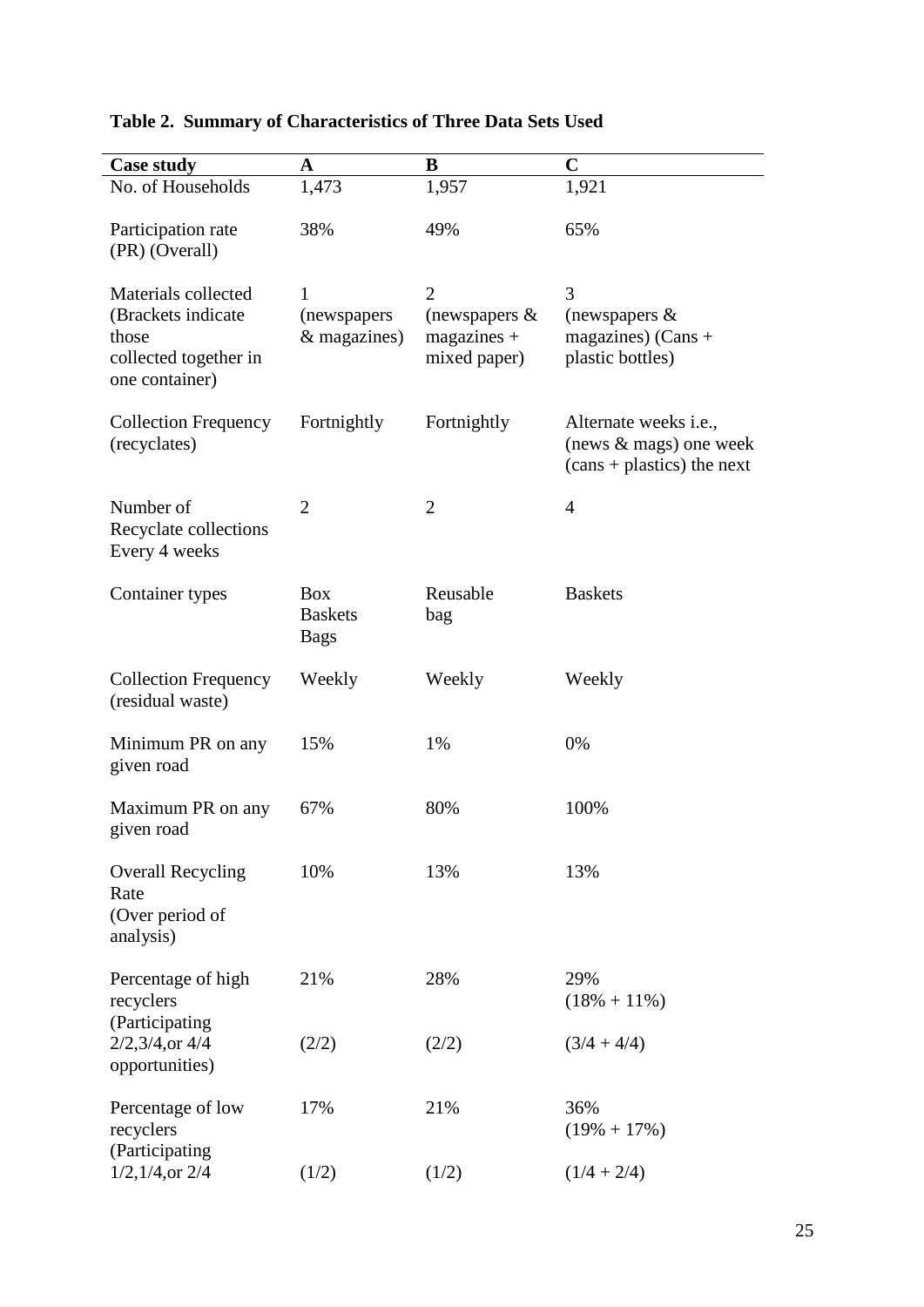| opportunities)                                          |       |       |       |
|---------------------------------------------------------|-------|-------|-------|
| Percentage of non-<br>recyclers<br>(Participating in 0) | 62%   | 51%   | 35%   |
| opportunities)                                          | (0/2) | (0/2) | (0/4) |
| Year of survey                                          | 2002  | 2001  | 2002  |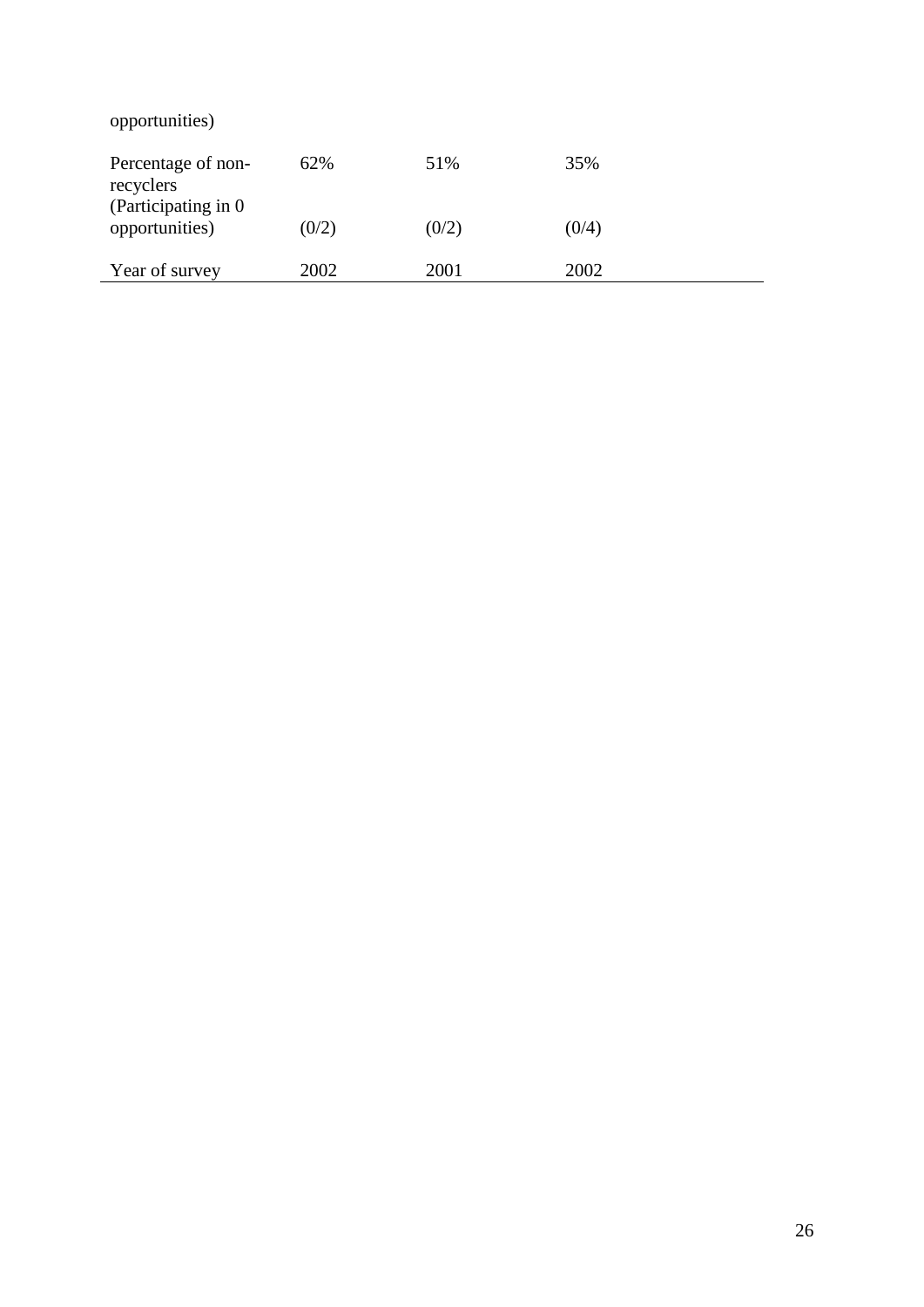**Figure 1. Number of materials collected in curbside recycling schemes in England**

**Figure 2 Participation rates for different material groups in Scheme C - the overall participation rate was 65%** 

**Figure 3. Relationship between number of households on a road and participation rate**

**Figure 4. Participation Rates of Schemes A,B, and C versus the Number of households on the respective road, and the ACORN groups A-F (roughly corresponding to decreasing income and education).**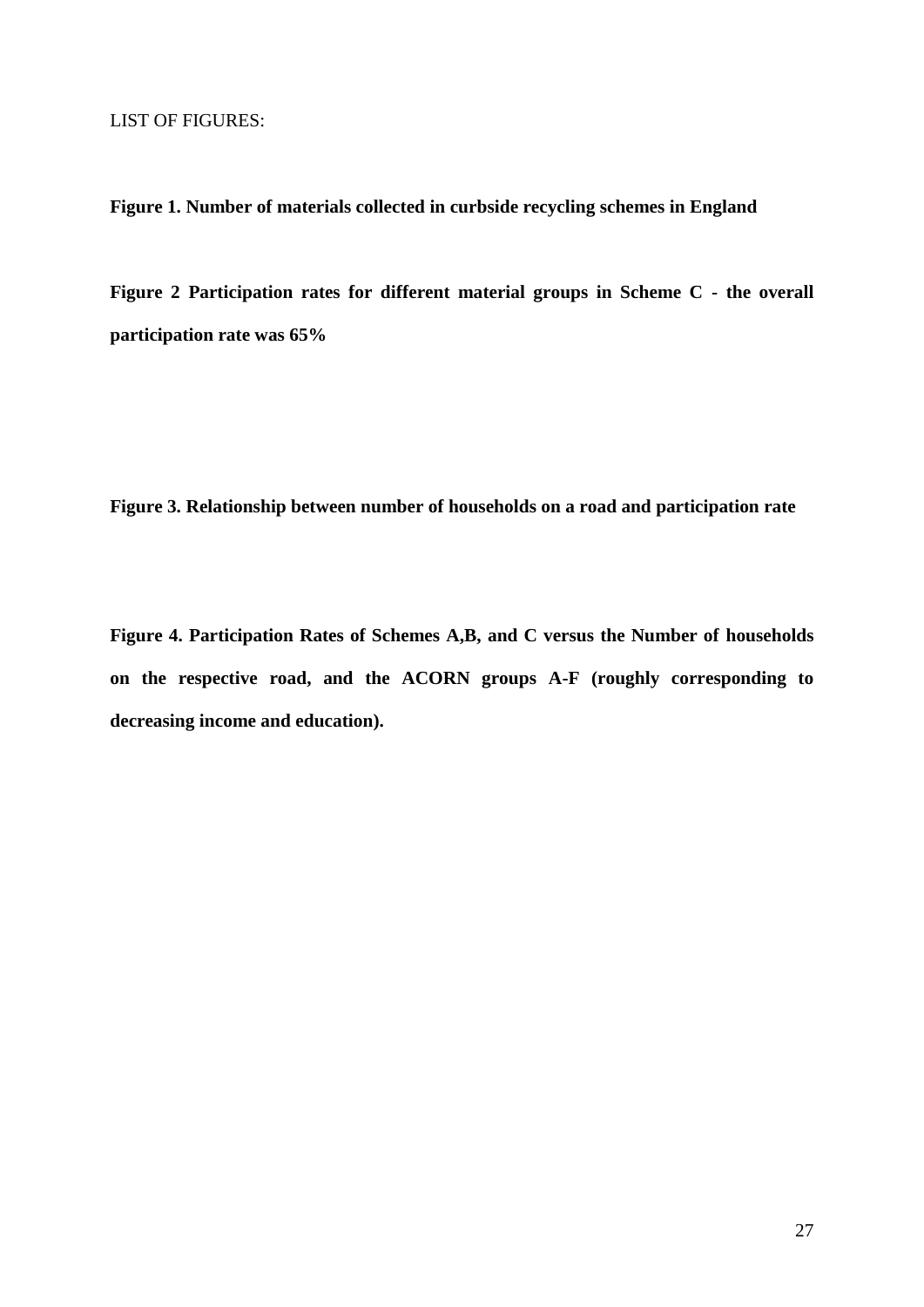

**Figure 1. Number of materials collected in curbside recycling schemes in England**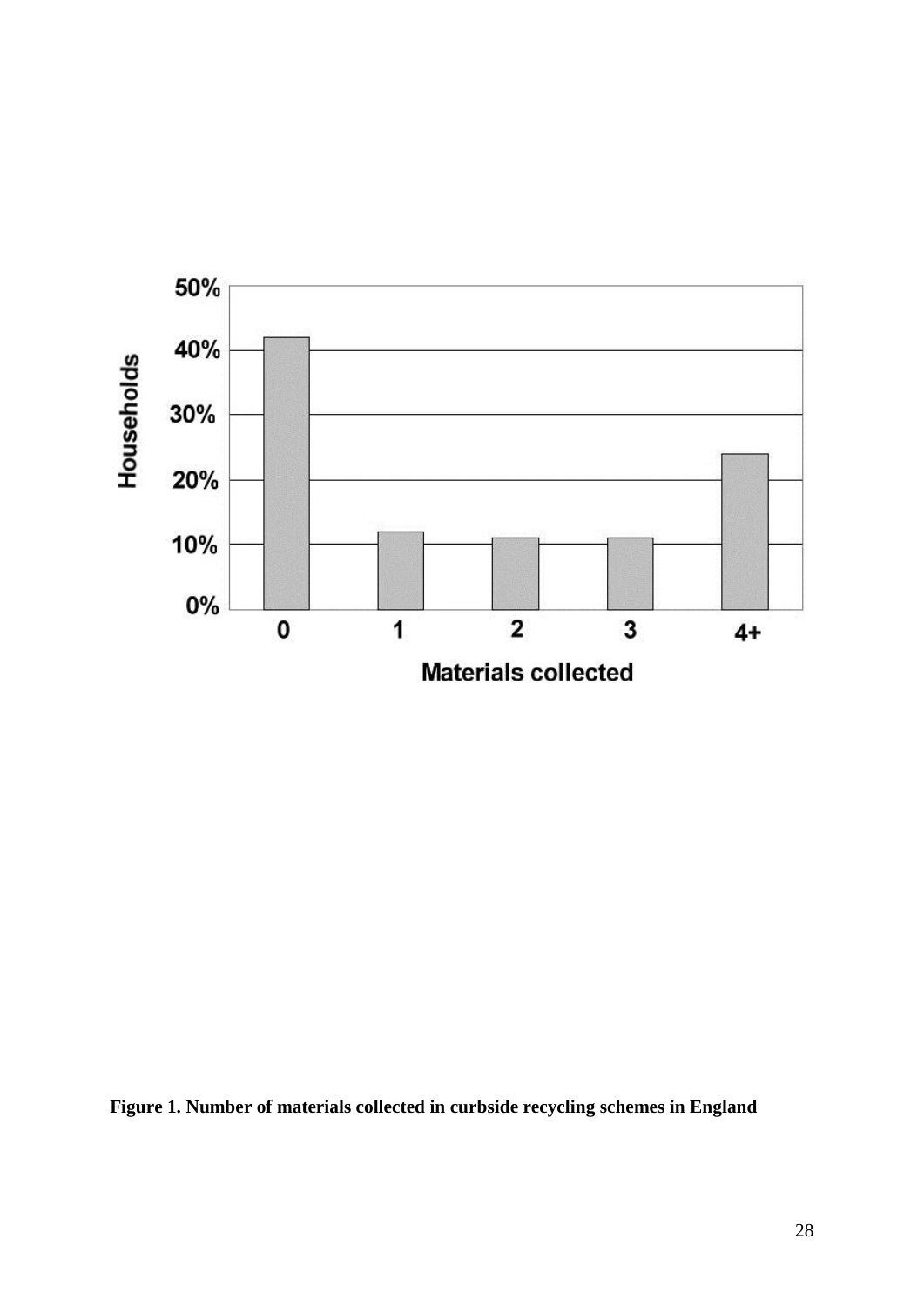

**Figure 2 Participation rates for different material groups in Scheme C - the overall participation rate was 65%**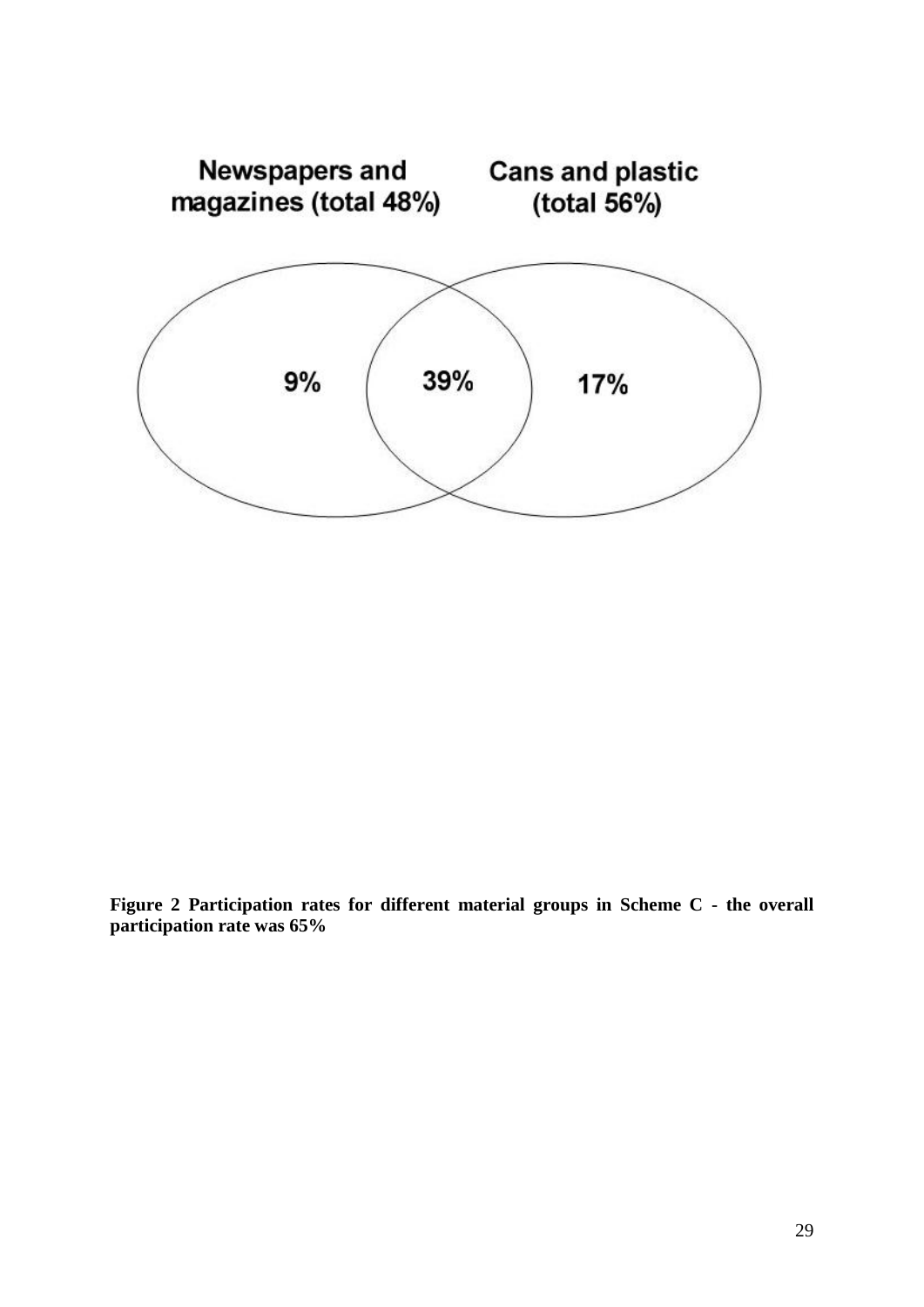

**Figure 3. Relationship between number of households on a road and participation rate**